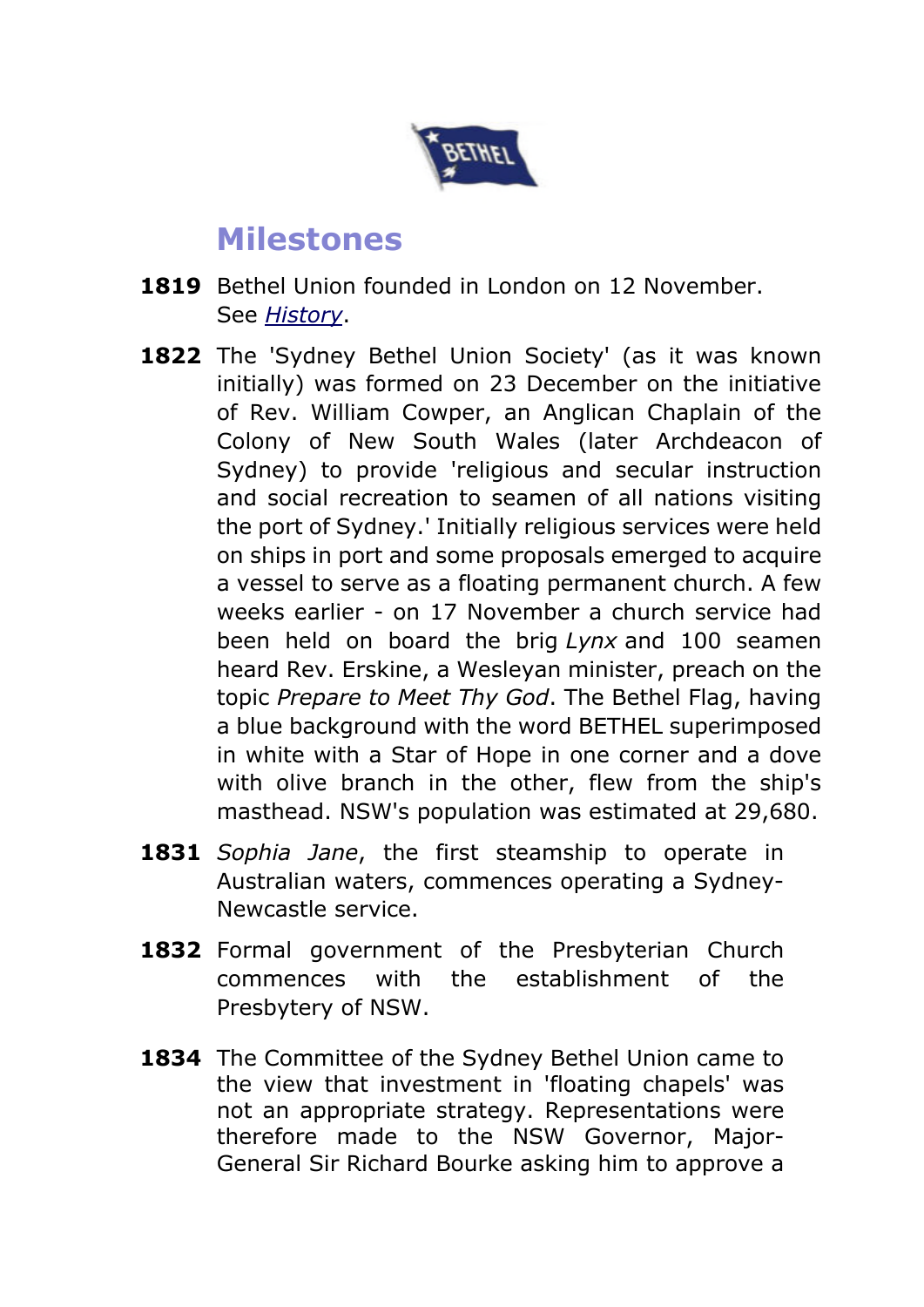grant of land so that a Chapel could be constructed. The land sought was close to Sydney Cove 'at the Northern extremity of George and Pitt Streets' (at that time Pitt Street terminated at a point South of what was known until about the 1860s as 'Semi-Circular Quay') However, the Governor responded by offering a site at the corner of Erskine and Lime Streets in Darling Harbour. In spite of requests that the Governor agree to a site that would be closer to where ships berthed, the Committee was obliged in November 1836 to accept the Erskine Street site. But the Sydney Bethel Union then entered a period of relative inactivity and its work languished and the building of a Church on the Erskine Street site was not destined to commence until 1844.

- **1835** In England, John Ashley, an Anglican clergyman, was motivated to visit ships he had seen lying at anchor off the Welsh coast. This inspired him to commence a full time ministry to seamen in the Bristol Channel region, buying a small vessel in which he installed a chapel below decks. His initiative soon led to similar Anglican ministries in other ports and provided the initial impetus which eventually led to the founding in 1858 of the single international body known as the Missions to Seamen to serve seafarers. (See also note under 1858). Chaplains of the Mission also from time to time called for improvements in shipboard conditions for seamen.
- **1836** William Grant Broughton was enthroned as Bishop of Australia. Census taken in NSW indicates population of 77,096 including 27,831 convicts.
- **1839** Contemporary newspapers reported that few services had been held by the Sydney Bethel Union since 1836.

A Sailors' Home was opened in Sydney in September by interests unconnected with the Sydney Bethel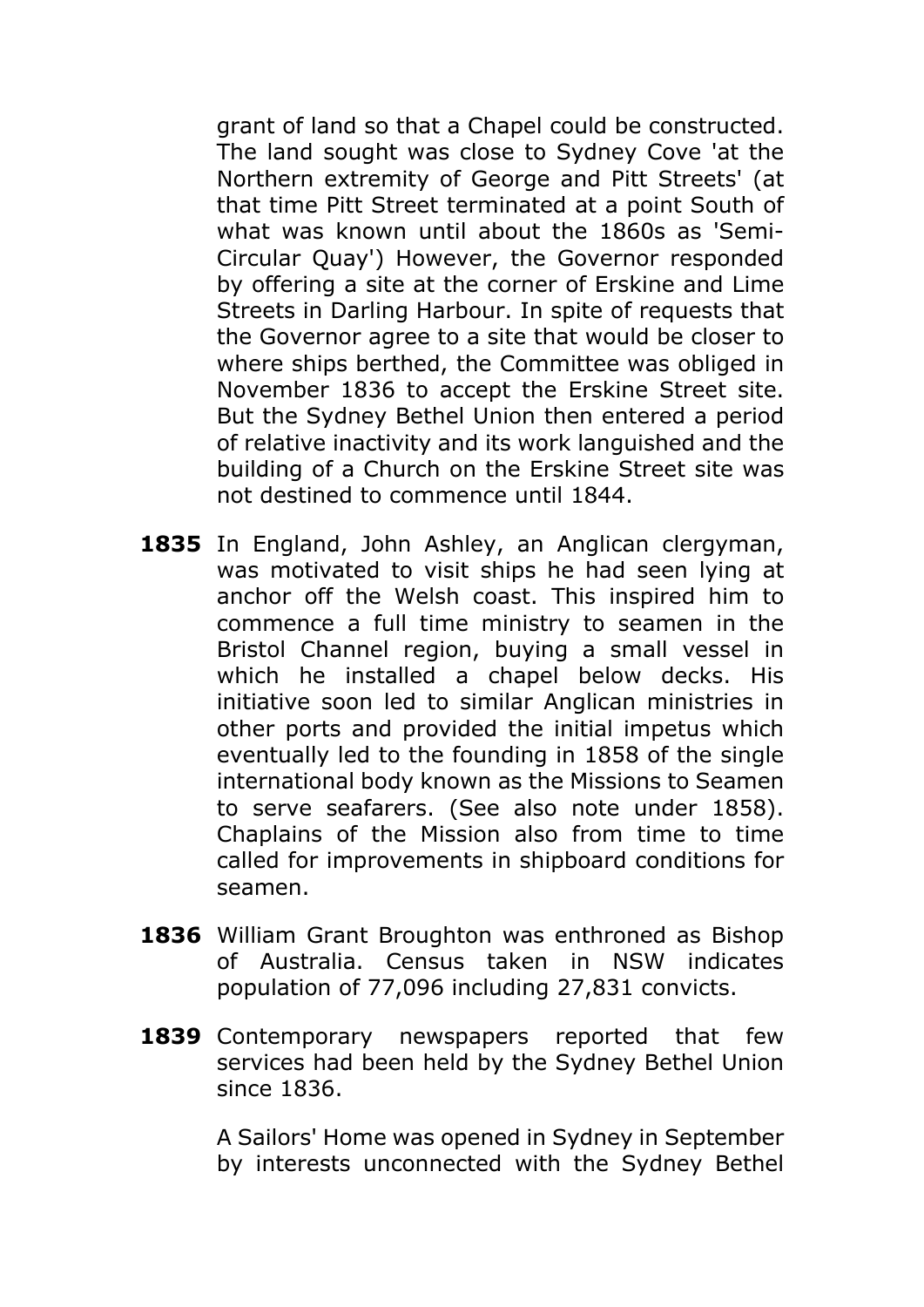Union. In its first year of operations it accommodated 400 seamen. However, the venture failed in 1841.

- 1841 Rev. Matthew T. Adam appointed as Chaplain to Seamen in Sydney on the initiative of Rev. John Dunmore Lang, who had consulted the American Seamen's Friend Society (ASFS) about selecting a suitable candidate. Adam was a Presbyterian minister, formerly employed by the London Missionary Society in India but at the time of appointment to Sydney was stationed in New York. ASFS encouraged Adam to 'co-operate at once with the Sydney Bethel Union'. He conducted his first shipboard service on board the barque *Huntress* in February 1841 but at the same time he strongly advocated the building of a shore-based place of worship.
- **1842** Sydney incorporated as a city. Melbourne incorporated as a town. Crown granted land in Erskine Street, Sydney as the site for the building of a Mariners' Church.
- **1844** Against a background of economic depression and drought, the (first) Mariners' Church was erected on the Erskine Street site. It was opened on 24 August 1844 and the first service held the following day. The church cost £390 to build and fit out. However, attendance at services was disappointingly low, possibly because the church was located away from the main wharf areas. A Sunday School was opened, an indication that the congregation also included nearby residents.
- **1845** Rev. Matthew T. Adam, resigned and was succeeded in March by Rev. Lancelot E. Threlkeld, a Congregational Minister who had previously established Aboriginal missions in regional New South Wales, the first being at Lake Macquarie,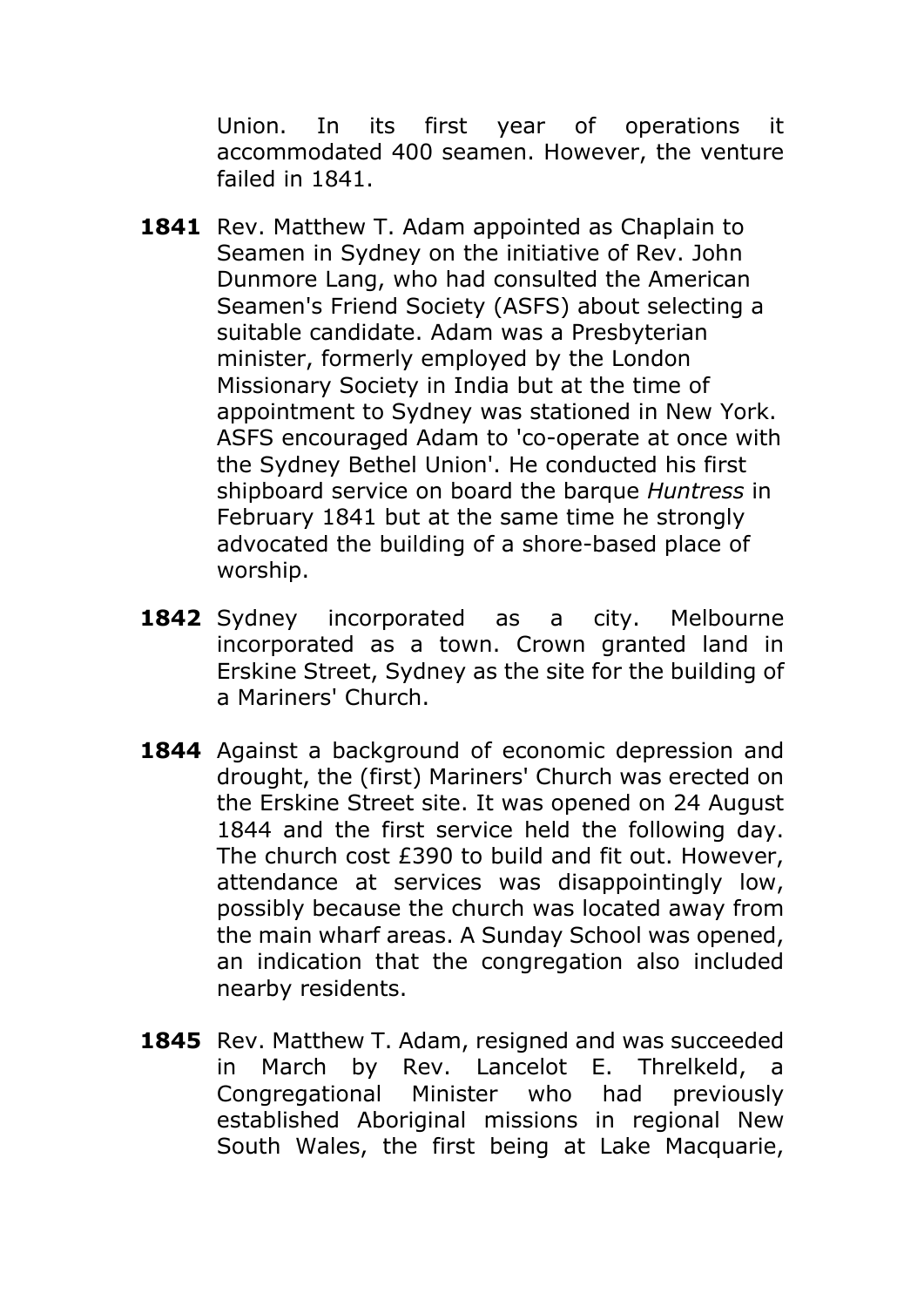North of Sydney in 1825. His annual stipend was £150 which was increased in 1847 to £200.

- **1847** An active Chaplain Threlkeld visited 263 ships this year. The diocese of Australia was divided into four: Sydney which gave continuity to William Broughton's episcopate, with Melbourne, Newcastle and Adelaide being the other three.
- **1851** Given the location disadvantages of the Erskine Street Church, moves commenced to petition NSW Governor Sir Charles Fitzroy to provide a site on the South-Eastern side of Semi Circular Quay and to the West of Macquarie Street sufficiently large enough to build a Mariners' Church, a Sailors' Home and accommodation for the Chaplain. Meantime, in terms of the *Sydney Bethel Union Trustees' Act,*  1851 (NSW) the site of the original Mariners' Church in Erskine Street was sold, realising £3,450. The legislation also empowered the Trustees to apply the proceeds of the sale to purchase land for a new Mariners' Church and associated buildings, such land being vested in the Trustees of the Bethel Union.

In the event the East Circular Quay site that was (and officially granted on 16 January 1852) could only accommodate a Mariners' Church and for that and other reasons was unsatisfactory. These factors, also the impact of rapidly escalating building and labour costs following the discovery of gold, led to a decision not to proceed with construction estimated to cost £12,000 and as a consequence a temporary church was operated on the site for six years.

- **1855** Steam railway services, owned by the NSW Government, commenced between Sydney and Parramatta.
- **1856** Under the *Mariners Church Act, 1856* (NSW) the Circular Quay site was surrendered and the Trustees authorised to accept the grant of a more appropriate site between George Street (North) and Circular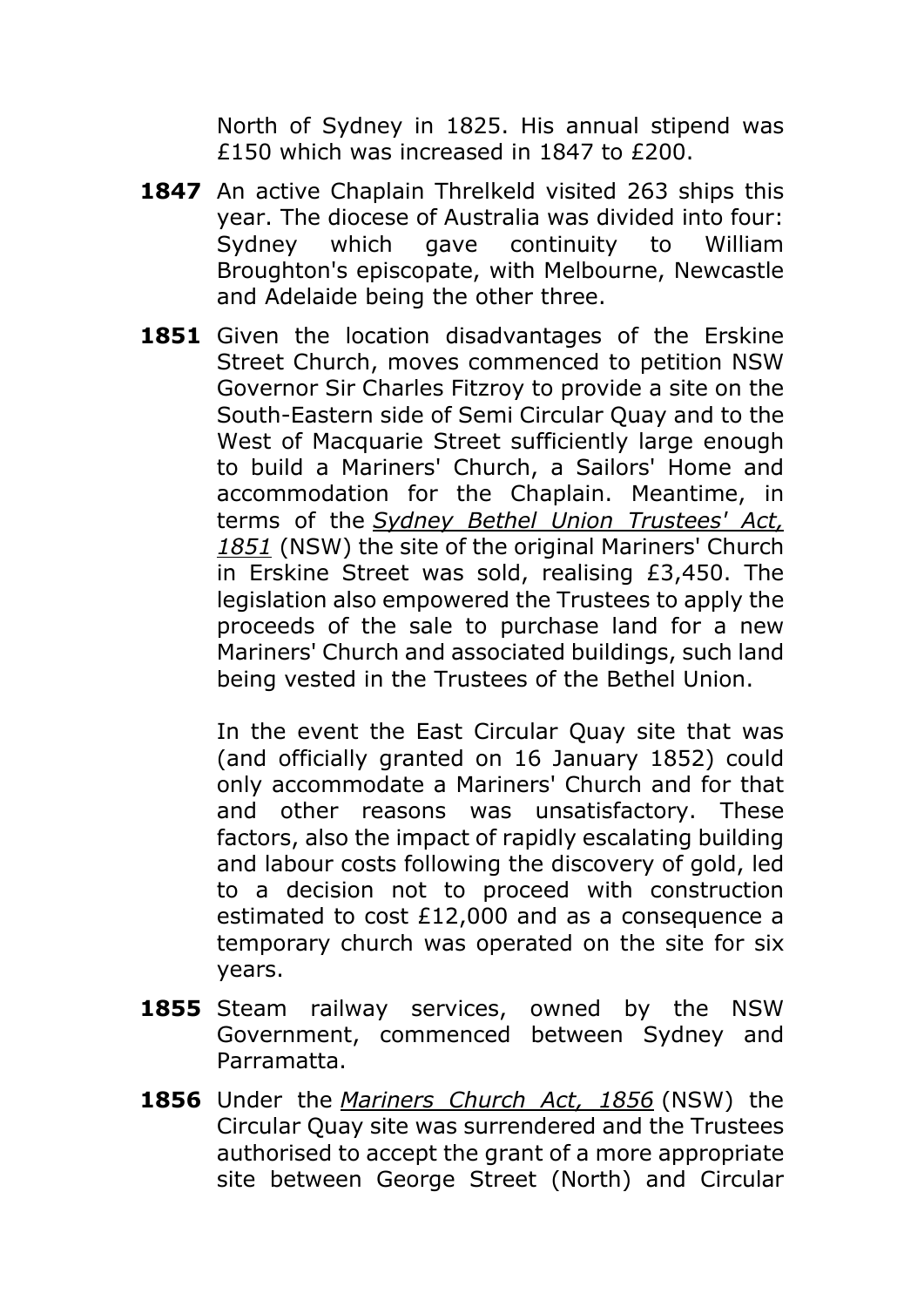Quay for a new Mariners' Church. The foundation stone was laid by NSW Governor Sir William Denison on 19 March. Construction to the design of architect John Bibb commenced, using sandstone ashlar with a slate roof.

- **1857** Construction temporarily suspended owing to financial difficulties. An interesting industrial relations sidelight at this time was that the Stonemasons' Union, whose members worked on the site, secured the agreement of the Bethel Union Trustees to reduce daily working hours from 12 to eight. This was reportedly the first construction site in Sydney where stonemasons enjoyed this benefit. The design of the building provided meeting space for up to 600 people and also allowed for future expansion. Sailing vessel *Dunbar* wrecked near Sydney Heads with loss of 121 lives.
- **1858** First telephone line in NSW opened between Sydney GPO and South Head at the harbour entrance.

Mission to Seamen (now known as Mission to Seafarers) founded in England, its flag being a 'flying angel' inspired by a verse from the Bible: *Then I saw an angel flying in mid-heaven, with and eternal gospel to proclaim to those on earth, to every nation and tribe, language and people.* (Revelations 14:6). Early work of the ministry concentrated on ship visits and the holding of services on board, but later developed into the provision of shore-based 'club' type facilities such as reading rooms used by seamen when on shore leave.

**1859** Mariners' Church with Threlkeld as its Chaplain was opened on 27 February at 100 George Street (North) close to the Western shoreline of Circular Quay (Sydney Cove). This is where European settlement of Australia commenced in 1788 following the arrival of the First Fleet. The building is seen by NSW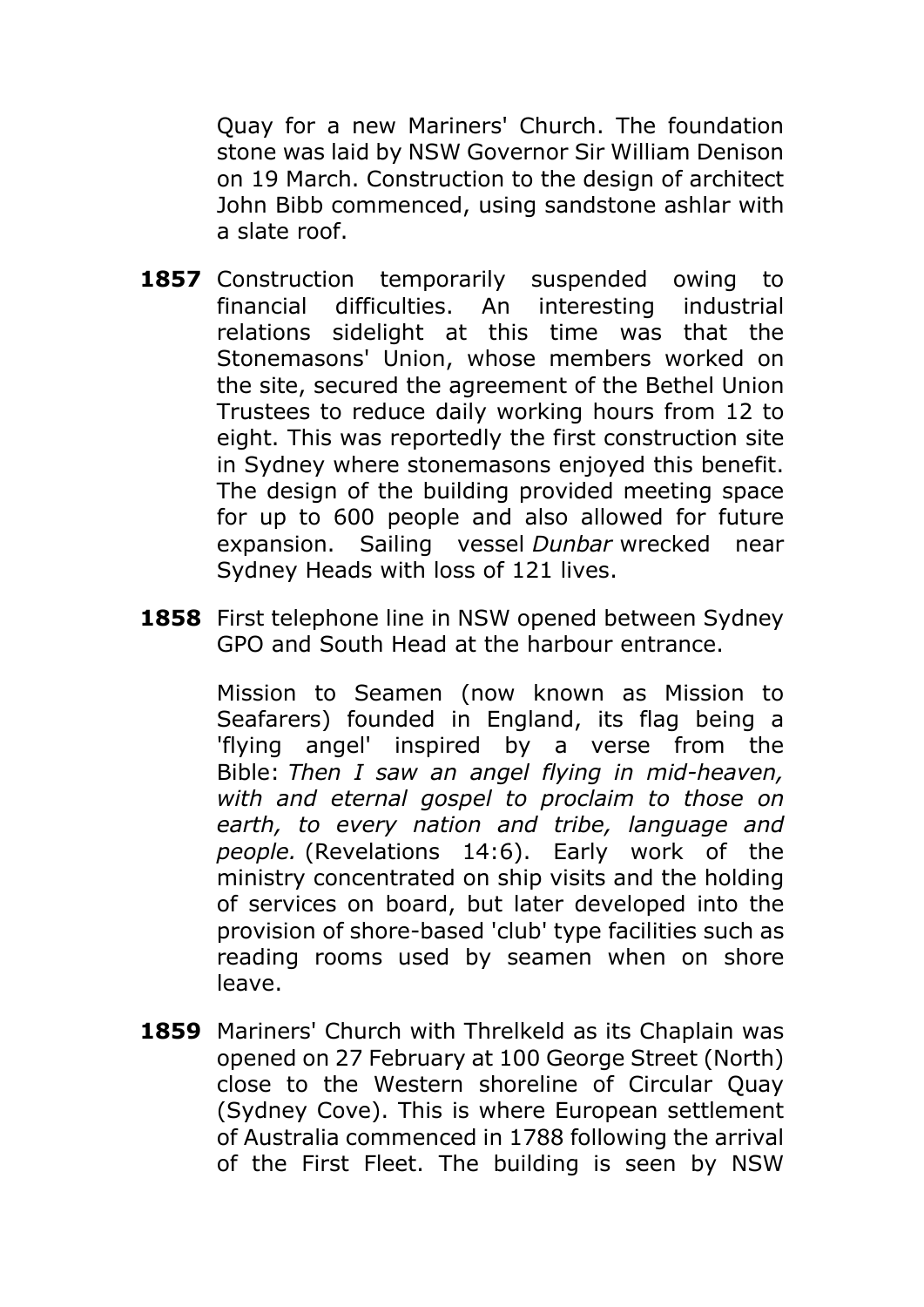heritage authorities as being of high architectural and historical importance. The final cost was estimated to be £6,000. Attendances at services were disappointingly low and some attributed this to the Chaplain Threlkeld's advancing age and his inappropriate style of ministry. In addition to the support of the Anglican Church, clergy from the Presbyterian, Methodist, Congregational and Baptist Churches preached in the Mariners' Church and it was thus ecumenical in character being representative of the Christian church as a whole.

An early policy dispute developed between the Trustees and Threlkeld, who had been strongly opposed the incorporation of accommodation for seamen within the Mariners' Church complex. A provisional committee was appointed, the majority of whose members were also members of the Sydney Bethel Union, '*to establish a Sailors' Home in Sydney …. in which seamen, while on shore, could have comfortable accommodation, be brought under moral and religious influence and be encouraged in sober and thrifty habits.)* In April the Committee approved a draft Constitution. Further attempts were made at subsequent meetings of the Sydney Bethel Union to persuade Threlkeld to accept a Sailors' Home within the Mariners' Church complex. It is recorded that at one of these meetings - held on 7 October - the debate was so keen that it was thought to have contributed to the death of Threlkeld three days later. The earlier resolution of the Committee to seek a separate site was reaffirmed.

**1860** A site on Western side of Circular Quay previously used by the Water Police was designated by the NSW Government for the Sydney Sailors' Home.

> Gold was discovered in NSW at Lambing Flat, near where the town of Young now stands.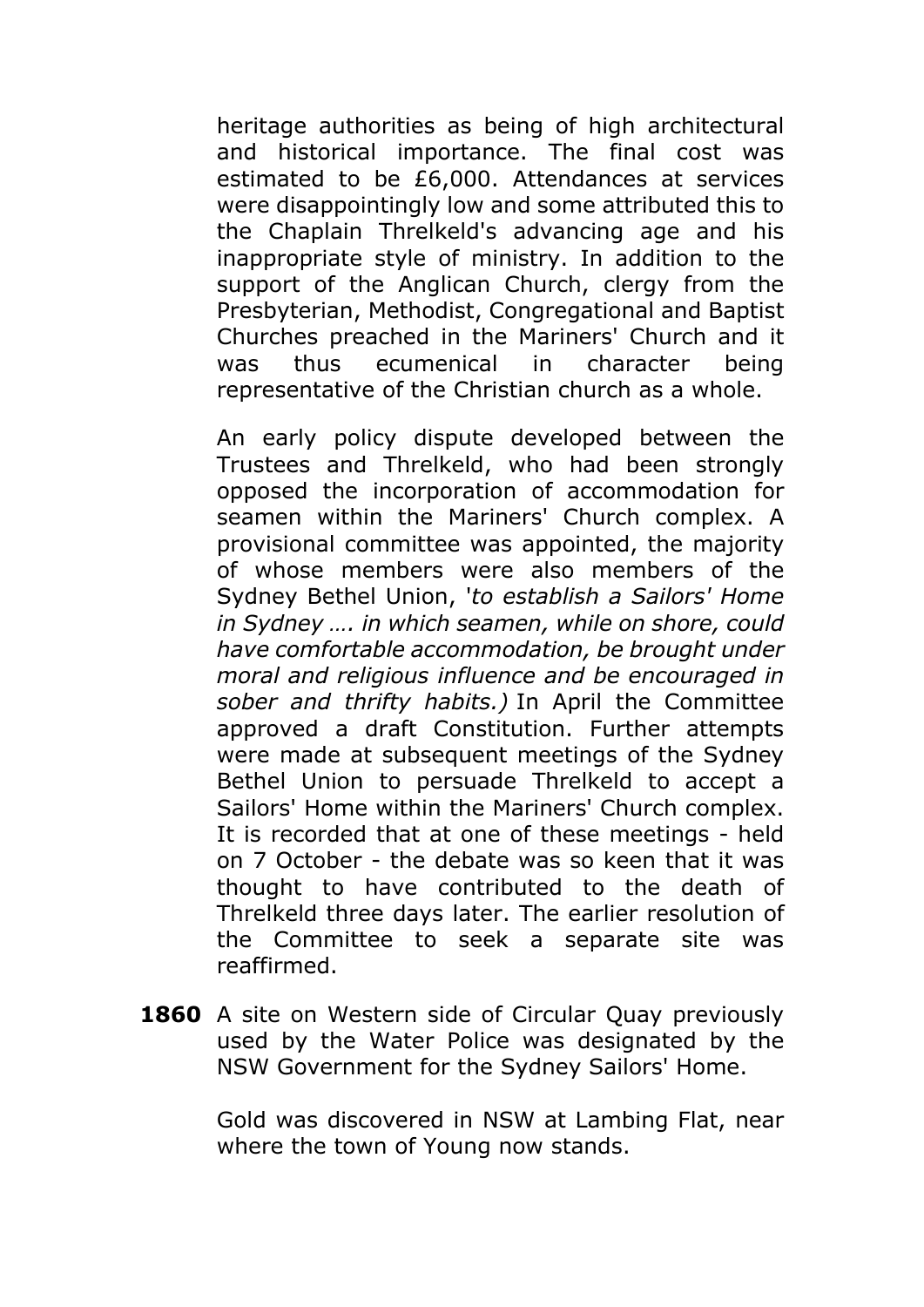- **1861** First horse-drawn trams operate in Sydney.
- **1862** Presbyterian Rev John Reid appointed as Chaplain. At that time (1862-1863), 970 vessels entered the port of Sydney carrying a total of 19,550 seamen. The number of lay ministers was increased to meet the need for an increasing number of ship visits. Attendance at services improved and the first Annual Sailors' Service, forerunner of Sydney's Annual Seafarers' Service was arranged by a Ladies' Committee. Social activities for crews of visiting ships were introduced. The Bethel Union's debt on Mariners' Church was discharged.
- 1863 The Sydney Sailors' Home at 106 George Street (North) was dedicated on 16 July. Architects were Weaver & Kemp who produced a four-storey design said to be similar to that of the Royal Brunswick Maritime Establishment in London built some years earlier. Its location in the context of proximity to the wharf areas of the port and to the Mariners' Church, a short distance to the North on the same street, was seen as a benefit to the Home and the Mariners' Church alike. The adjacent Cadman's Cottage, formerly occupied by the Water Police, served from 1865 until 1926 as accommodation for the Superintendent of the Sydney Sailors' Home.
- **1867** The Chaplain, Rev John Reid died in office.
- **1868** HRH Prince Alfred, Duke of Edinburgh the second son of Queen Victoria - made the first visit to Australia by a member of the British Royal Family. While in Sydney, the Prince attended a picnic on March 12 arranged by the Sydney Sailors' Home at Clontarf Beach during which he survived an assassination attempt by an Irish Australian, Henry James O'Farrell. The Prince received a gunshot wound in the back. O'Farrell was tried, convicted and later hanged.
- 1871 Rev Thomas Gainford, a Congregational minister, was appointed Chaplain at an annual stipend of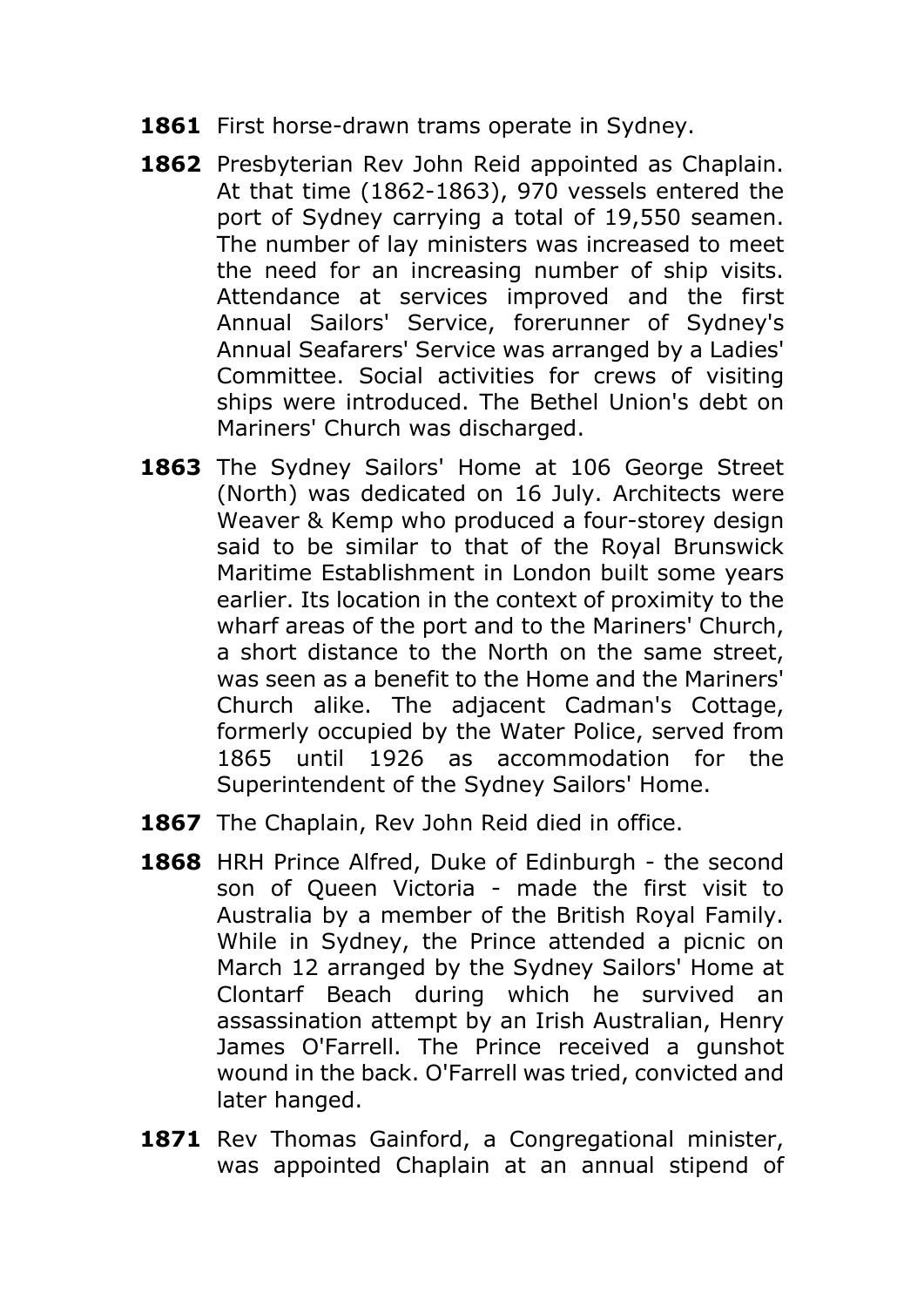£150 was the same as that accepted by Chaplain Threlkeld when appointed to the position in 1845. Initially attendances at services were low, presumably to some degree because of the interregnum between Chaplains. However, Chaplain Gainford quickly built up the congregation and refurbished the Church with new seating and a more inviting ambience.

The Corporation of the City of Sydney connected reticulated water to the Mariners' Church building

**1873** Excavations beneath the Mariners' Church building created space for a hall and other facilities.

> This enabled regular meetings of the Lodge of Good Templars to be held on the premises. Its 500 members were committed to total abstinence from intoxicating liquor and Chaplain Gainford believed this would provide a beneficial moral influence at the Mission.

- 1874 A residence in George Street North, opposite Mariners' Church was purchased as a home for the Chaplain, Rev Thomas Gainford, at a cost of £1,200 and named *Bethel House*.
- **1877** The Chaplain also developed plans for enlarging the capacity of Mariners' Church, but plans were shelved in the wake of widespread industrial turmoil that resulted in many leaving Sydney resulting in declining congregations. Seamen visits also declined following a reduction in the number of ship visiting Sydney, also the decreasing use by ships of Circular Quay in favour of wharf facilities established in Darling Harbour to the West of Circular Quay.
- **1881** John Shearston, a Church of England layman was appointed as the first full-time Church of England missionary to work with both Naval and merchant ship personnel in the port of Sydney. He had been doing the work informally since 1872, visiting ships,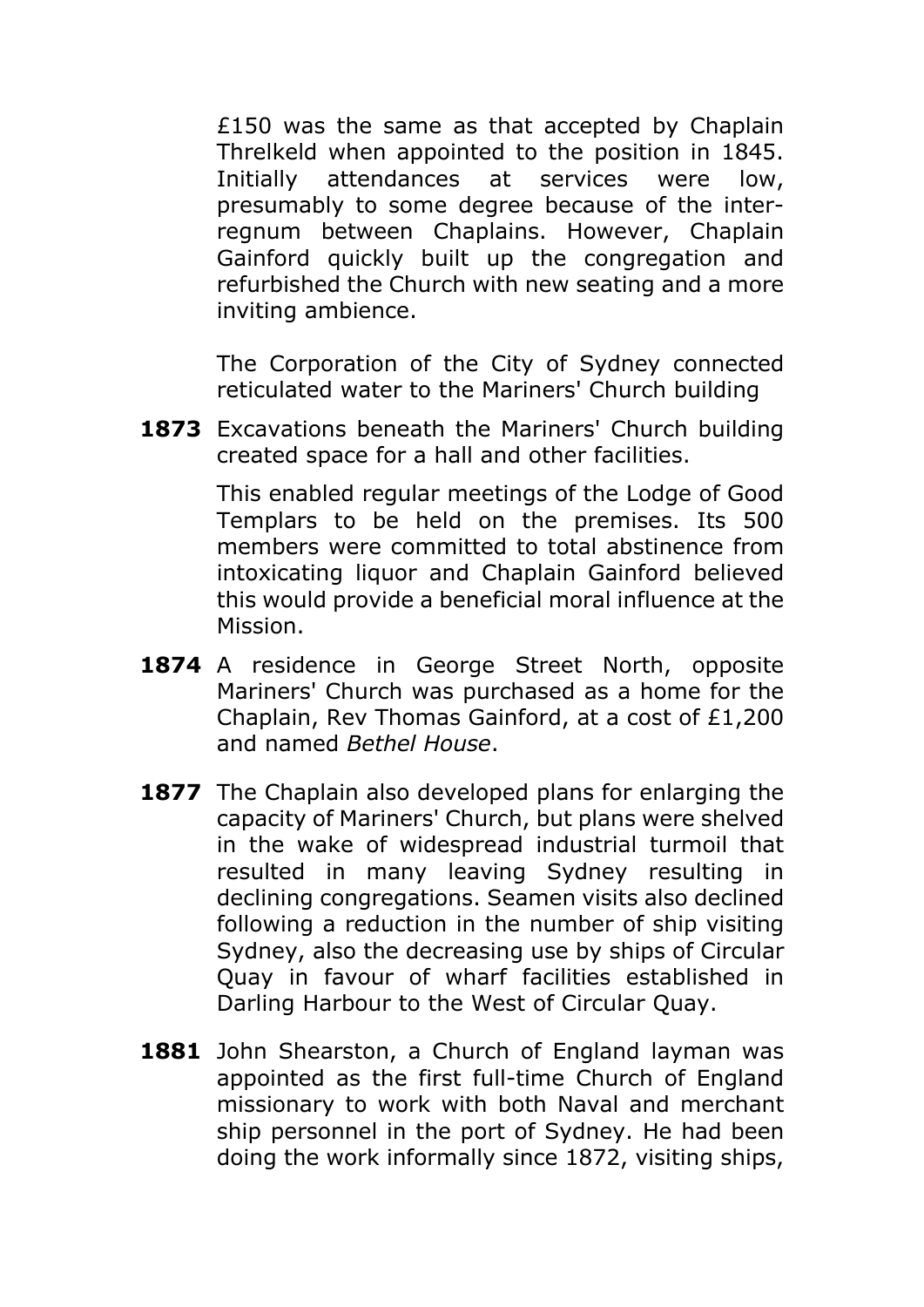counselling seamen and inviting them to his home and this led to the foundation of the Church of England Seamen's Mission at Miller's Point, located quite close to the Mariners' Church.

- **1883** This year 2,437 ships visited Sydney with crews totalling approximately 50,000 men
- **1886** To ease financial problems, *Bethel House* was sold and a house in nearby Lower Fort Street rented as a residence for the Chaplain.
- **1887** Population of NSW passes one million mark.
- **1888** The Bethel Social Club was established and opened in February by Lord Brassey (1836-1918) who had served as a Member of the House of Commons from 1868, also as Secretary to the Admiralty from 1884, being created Lord Brassey in 1886. Later he served as Governor of Victoria, from 1895-1900.
- 1889 Ministry to naval personnel visiting Sydney was further developed with the building of Royal Naval House at 32 Grosvenor Street which runs to the West off George Street, near Bridge Street. John Shearston was invited to take charge of Royal Naval House, a position he accepted. He then resigned from the Church of England Seamen's Mission at Miller's Point although he retained an active interest in its work.
- **1890** National Maritime Strike begins on 16 August when officers and crews walk off ships in Sydney. Wharf labourers join strike three days later.
- **1891** A Baptist minister, Rev John Bennett Anderson appointed Chaplain of Mariners' Church.
- **1892** Mr James R Fairfax (a grandson of the founder of the *Sydney Morning Herald*) appointed Chairman of Trustees, Sydney Bethel Union.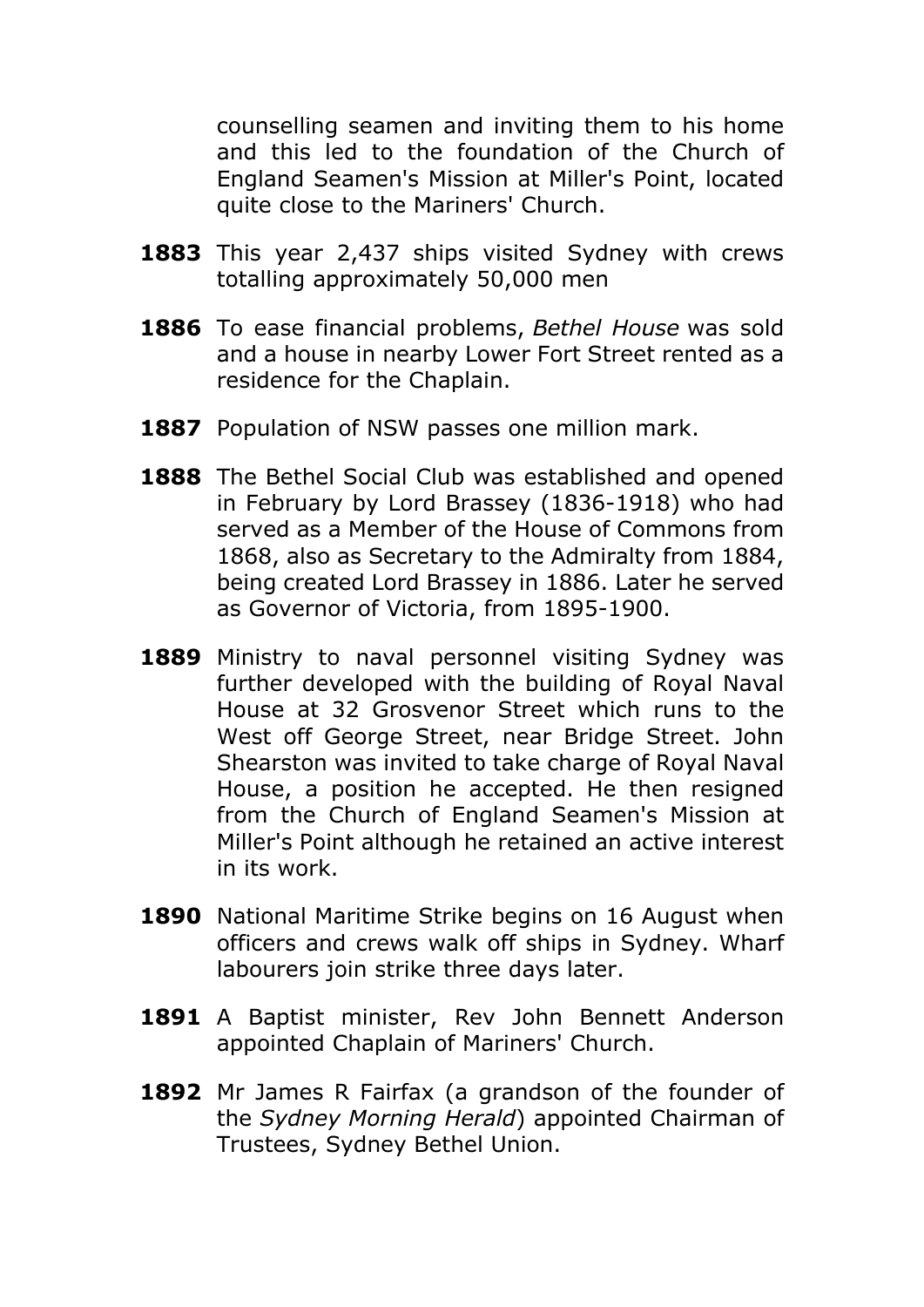Chaplain reports that Sunday service attendances are 'improving'.

Meeting of the Sydney Bethel Union Committee on 5 September receives report from Mr John Gainford, Treasurer, that for some time income had fallen below expenditure. A sub-committee was formed to investigate and report.

1893 Reflecting the developing trend for collaboration with others working in the same field, the Annual Report of Sydney Bethel Union for year ended 31 December proclaimed its aims to *'afford an opportunity for Christians of all denominations to unite and co-operate with each other in the endeavour to afford religious instruction to Seamen of all nations visiting the Port of Sydney. '* Except for an item in the Accounts recording income from 'Sailors' Concerts', a comment on the availability of reading rooms, a library, games and postal services and a passing comment in the Chaplain's report, little or no reference appears to be made in the report to social activities arranged for visiting seamen although these had been commenced in 1862. Chaplain Anderson reported that he had visited over 1,000 ships in Sydney during the year. He also foreshadowed his impending resignation, citing pressure of work.

> Letter tabled at Sydney Bethel Union Committee meeting on 9 January from Lifeboat Lodge No. 9 responding to written request from the Committee the previous month for information on 'dancing at entertainments in the Lodge Room'. Chaplain advised the meeting that '*he would attend to the matter as the whole trouble complained of was the result of a mistake*'.

> Reported that in calendar year 1893, for the ports of Sydney and Newcastle there had been a total of 5,830 ship movements (arrivals and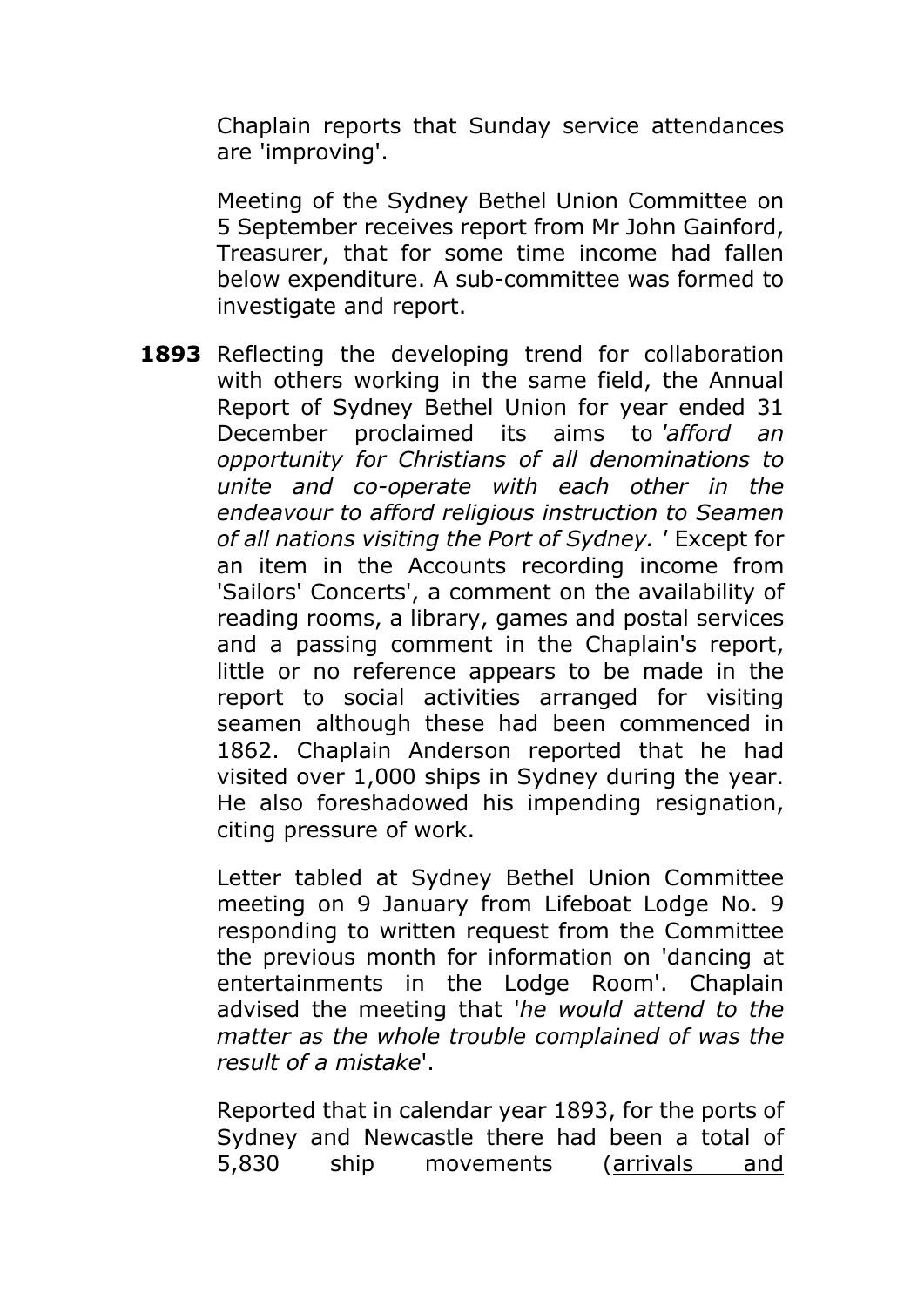departures) (4,658 steam and 1,172 sail). On an assumption that each vessel arrived and departed representing two 'movements' this indicates that about 2,915 ships (or an average of 56 ships per week) visited the two ports that year, with a large proportion of them coming to Sydney rather than to Newcastle. Also recorded that 76,975 seamen had come to the port of Sydney and this figure **excluded** naval personnel and crews of coastal vessels.

**1894** Special committee meeting of the Sydney Bethel Union held on 12 March to consider finances.

> Written report indicated that as an average of the three previous years, expenses had amounted to £723 while receipts had amounted to £410. The economies decided immediately were to reduce the Chaplain's salary and rent from £430 per year to £300 and the wages of the caretaker from £78 per year to £52. Other economies were also left for examination by a 'Way and Means' sub-committee. The Finance Committee then reported on 30 April and recommended that 'collection plates be passed from pew to pew in the Church on Sundays and that a weekly offering fund be formed'. A further meeting held on 12 September reduced the wages of the caretaker to five shillings per week, but with right of residence in Bethel Cottage. That same meeting noted that a 'year to date' financial report showed a debit balance of £ 815/18/- and a summary of assets and liabilities showing a deficit of £935/13/4 which included a bank overdraft of £834. It was then resolved to write to the 'Merchants of the City' seeking their active interest in the affairs of the Sydney Bethel Union' but the Committee at its meeting on 8 October decided that '*in the present state of the finances and work generally of the Institution it would be unwise to make special efforts in the way indicated until a change has been made in the office of Chaplain*'. Notice was given of a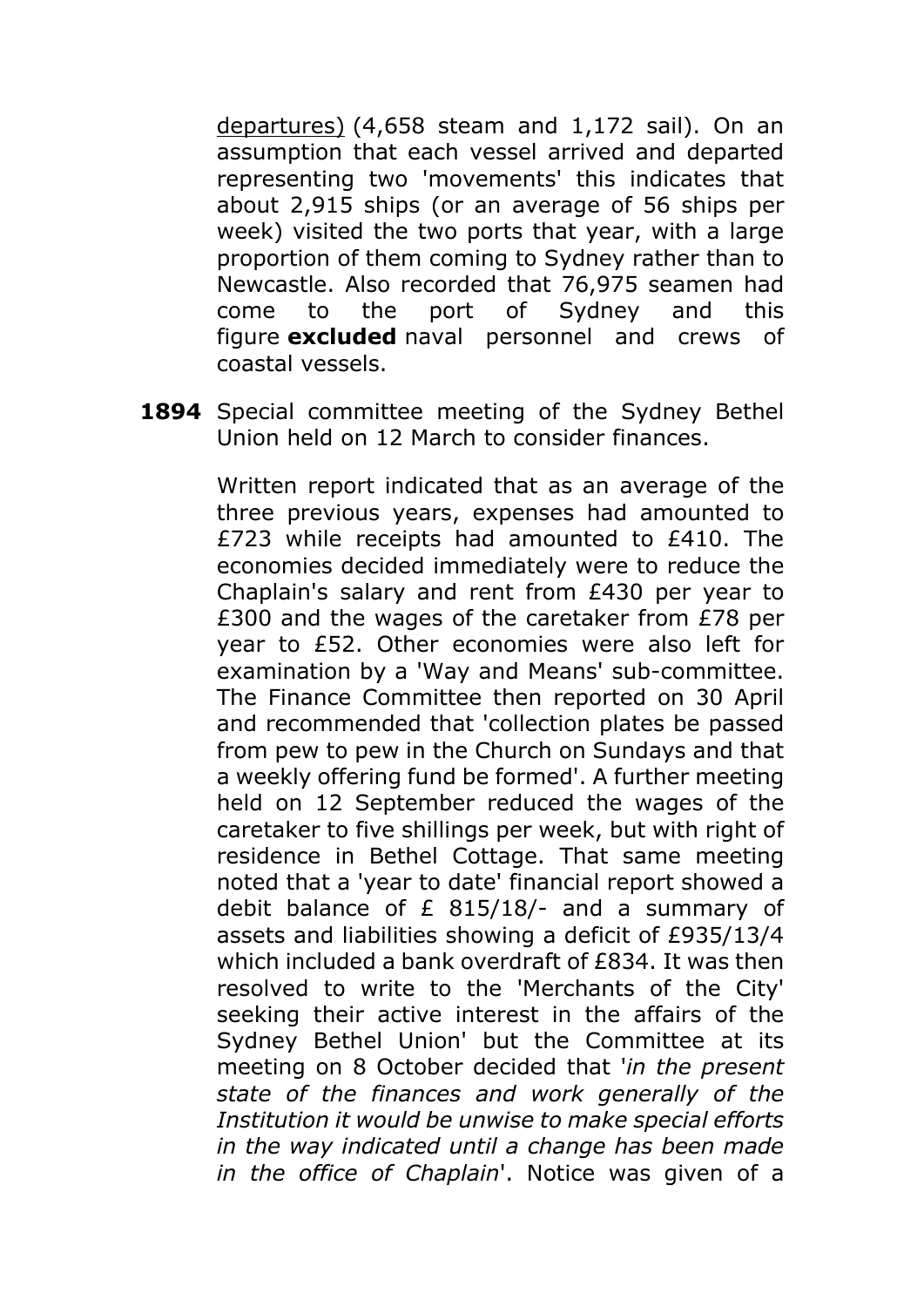special meeting on 12 October to rescind an earlier decision on 5 September to extend the appointment of Chaplain Anderson for a further six months but at that special meeting resolved that 'matters be allowed to remain status quo.'

**1895** The annual meeting of the Sydney Bethel Union was held on 26 February. The Committee in its report noted that the Sydney Bethel Union ranked second in the sailors' institutes of the world, behind the British and Foreign Sailors' Society, London.

> Committee meeting on 1 April resolved to renew the appointment of the Chaplain for a further three months at the rate of £250 per annum, £62/10/- per month and that if at the end of that time the institution was not self-supporting the position was to be again reviewed

> On 9 May Chaplain Anderson submitted his resignation. to take effect on 30 September 1895 which was accepted by the Committee on 20 May, resolving that he be given the option of an earlier departure date but with all entitlements to the end of September still being paid to him. There was some acrimony between Anderson and the Trustees as to his entitlements. There was a further development on 12 July when it was noted by the Committee that the Chaplain had publicly announced his intention to stand as a candidate in the Division of Lang in the NSW Parliament. Accordingly it was resolved that his retirement as Chaplain would take effect from the Sunday preceding the election.

> George Stanley Littlejohn, Alfred William Meeks and John Gainford appointed Trustees in succession to Sir George Allen, Thomas Barker and Francis Mitchell.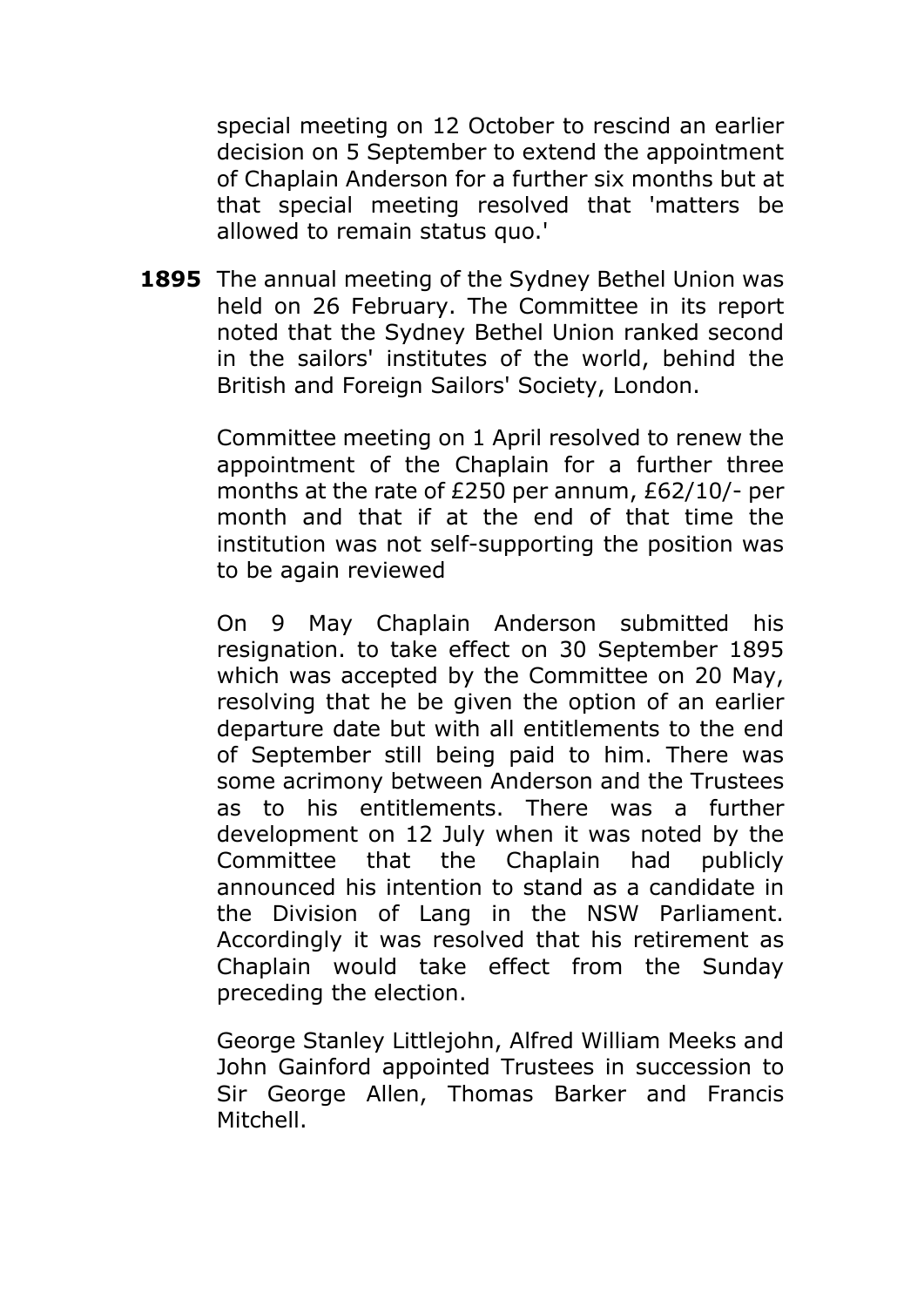Committee meeting on 21 October, not having appointed a new Chaplain resolved to enter into discussions with the Committee and Chaplain of the Church of England Mission to Seamen.

The Church of England Mission to Seamen in Miller's Point became a Branch of the Missions to Seamen, England who in turn appointed Rev Thomas Henry Distin-Morgan, an experienced chaplain as 'Chaplain-Superintendent' who took charge of work formerly undertaken by lay-missioners. Op amenities at the Missions to Seamen, Sydney which needed to be 'a*ttractive socially and provide educational methods as well as Spiritual instruction*'*.* A Captains' and Officers' Room was envisaged along with a gymnasium, offices and expanded toilet facilities.

On 16 December, Mr James R Fairfax advised the Committee that after these discussions it was apparent that unification of the work of the Church of England Mission to Seamen and the Sydney Bethel Union was 'not only possible but desirable' in the interests of the sailors visiting Sydney.

The outcome was an agreement under which the Missions to Seamen took a three-year renewable lease of the Mariners' Church from the Sydney Bethel Union for a nominal rental of £1 per annum. The property was renamed as the Missions to Seamen, Sydney.

The longstanding practice of the Sydney Bethel Union in appointing clergymen from various denominations to preach in the Mariners' Chapel was preserved in the lease, which also confirmed the entitlement of the Union to be represented on the Committee of the Missions to Seamen, Sydney. It was also stipulated that the Chaplain was to be a Church of England clergyman. During the currency of the lease, Committee of the new organisation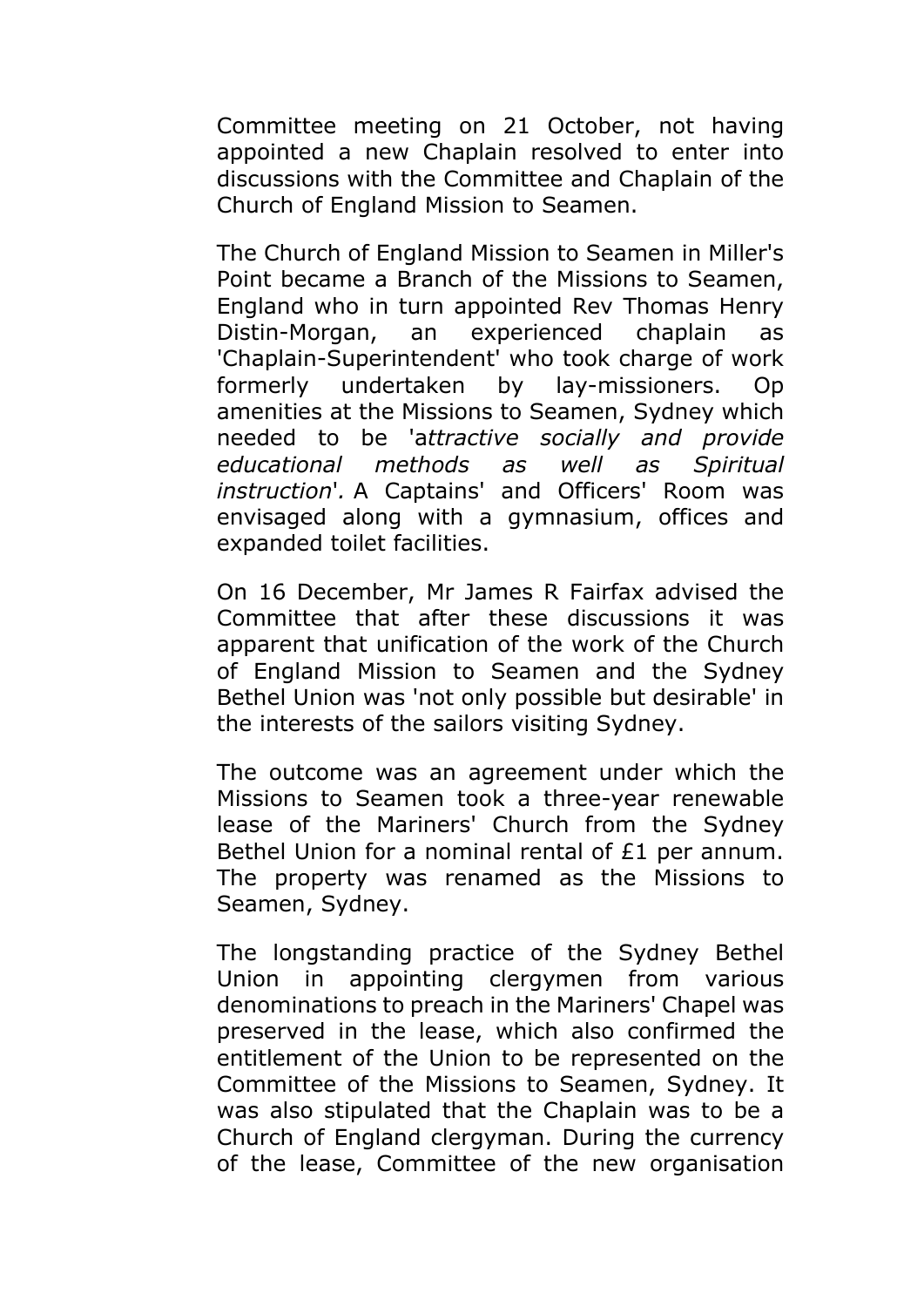resolved to erect a cottage for the caretaker and the Sydney Bethel Union agreed to contribute £100 to the cost involved which was £275. However the Committee of the Missions to Seamen Sydney suggested that if the Trustees of the Sydney Bethel Union renewed the three-year lease on Mariners' Church when it expired in 1898, the cottage would become the property of the Trustees of the Sydney Bethel Union, provided that should the land and church buildings be resumed by the Government the money that the Committee had expended on the cottage should be refunded to them by the Trustees, the refund not to exceed £170.

Rev Thomas Henry Distin-Morgan was appointed Chaplain of the Missions to Seamen, Sydney - the newly merged entity.

Drought conditions develop in NSW, Queensland and South Australia lasting in some areas until 1903.

**1898** Lease of the Mariners' Church building to the Missions to Seamen, Sydney was renewed for five years. Chaplain Distin-Morgan recorded that in the current year attendances at services was 3,260, reading room 24,828, concerts 24,025 and picnic 253 - total 56,366. Ship visits totalled 3,418, hospital visits 950 and 164 temperance pledges taken.

Mr James R Fairfax, Trustee, knighted.

**1900** This year 3,468 visits were paid to ships in port, about 60,000 seamen visited the Missions to Seamen, Sydney with 7,260 attending services. Twice weekly concerts were staged with a total of 17,185 attending 106 performances. This reflected the wisdom of the amalgamation of the activities of the Sydney Bethel Union's Mariners' Church with the Church of England Mission to Seamen five years previously.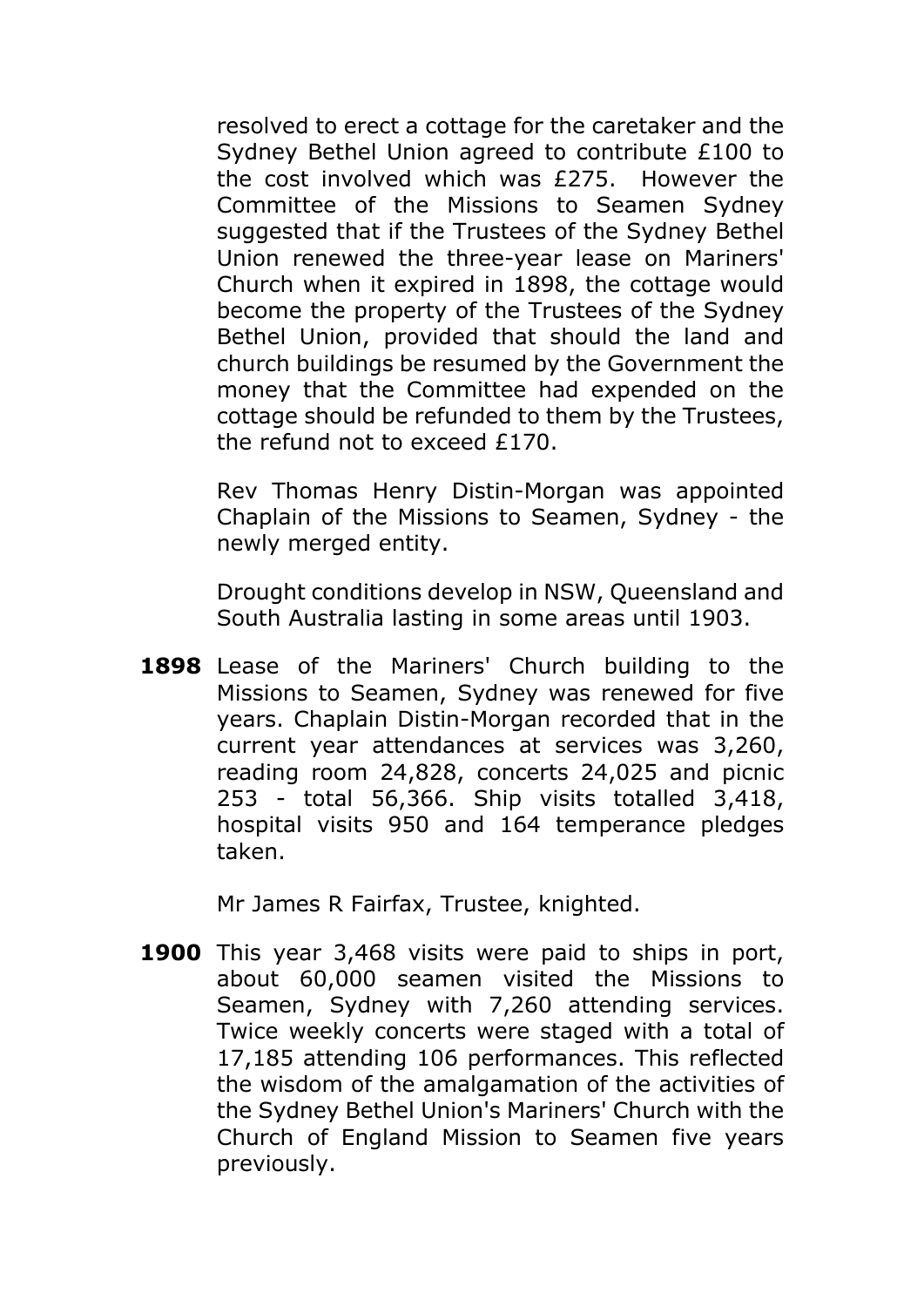The Public Works Department of the NSW Government effective 29 December 1900 resumed the Mariners' Church and buildings, under the *Darling Harbour Wharves Resumption Act, 1900*.

- **1901** Commonwealth of Australia proclaimed on 1 January. Population of Australia was 3.824 million.
- **1902** On 29 August the Public Works Department indicated in a letter to the Trustees that the Department did not intend to charge the Trustees any rent for the resumed premises covering the period from date of resumption to the date of payment of the compensation for resumption, the rent thus foregone being regarded as equal to the interest to which the Sydney Bethel Union that otherwise would have been payable to the Sydney Bethel Union for the period from the date of the resumption to the date the compensation was eventually paid. The Trustees assented to these arrangements on 30 January 1902.
- **1905** By Proclamation in the Government Gazette on 16 June the Mariners' Church was withdrawn from the Sydney Harbour Trust Commissioners and re-vested in the Trustees of the Sydney Bethel Union. The latter confirmed in writing on 26 June that they agreed to hand over the property in exchange for the resumption money.

The Trustees of the Sydney Bethel Union resolved on 7 December to renew for three years from 1 January 2006 the lease on Mariners' Church held by the Missions to Seamen Sydney on condition that 'the Missions to Seamen '*will put the buildings in repair and undertake to keep them so.*

The Trustees of the Sydney Bethel Union agree to a proposal from the Public Works Department that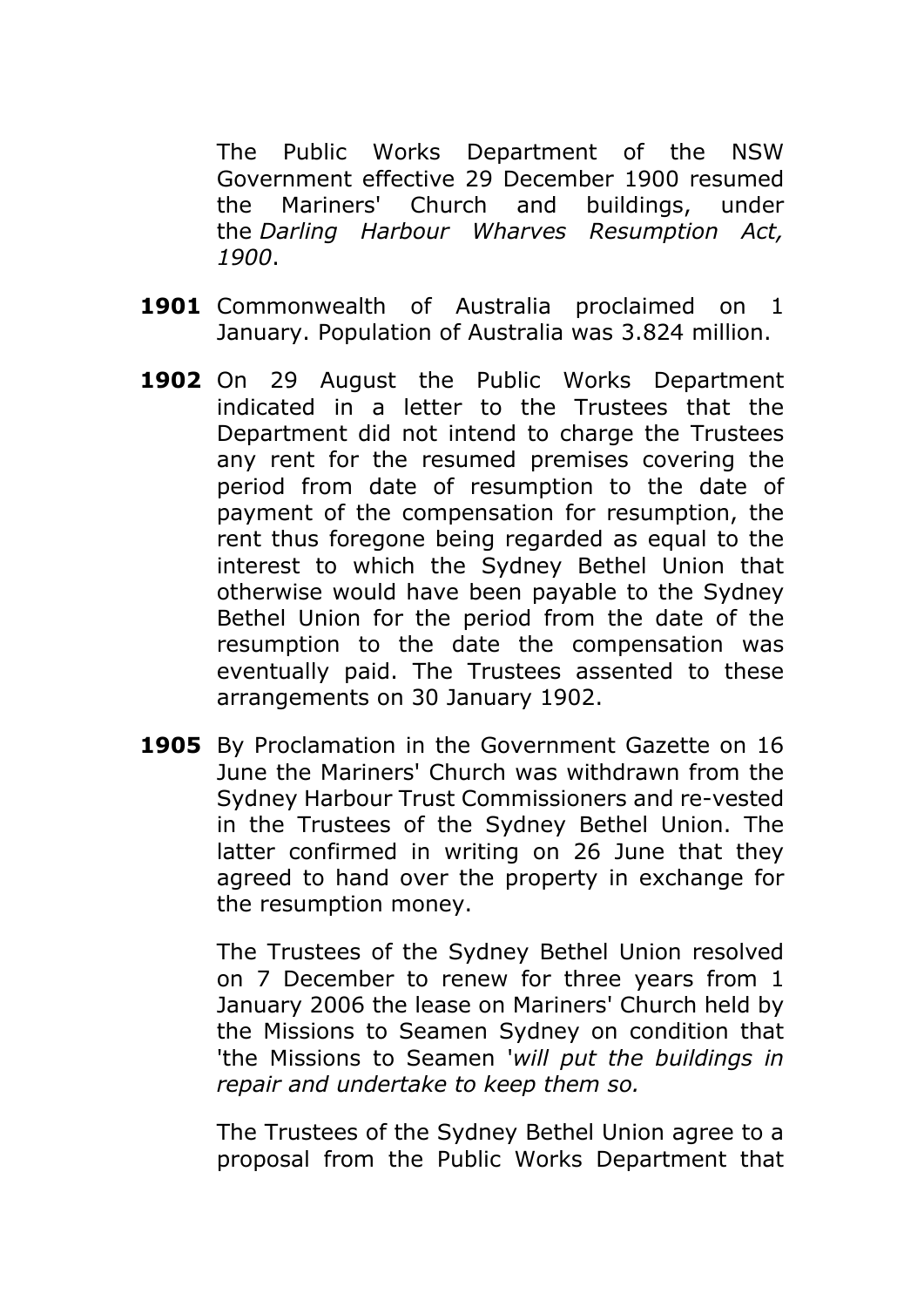they relinquish 938 sq.ft of the property on the George Street North frontage in exchange for 1,127 sq.ft on the Circular Quay frontage. The land relinquished on the George Street frontage facilitated the construction by the Government of a Coroner's Court and a Morgue.

**1906** The additional land acquired by the Trustees of the Sydney Bethel Union under the 1905 agreement with the Public Works Department enabled consideration to be given by the Trustees to expanding the facilities offered by the Mariners' Church. Chaplain Distin-Morgan had agitated for expansion of facilities and Amenities at the Missions to Seamen, Sydney which needed to be 'a*ttractive socially and provide educational methods as well as Spiritual instruction*'*.* A Captains' and Officers' Room was envisaged along with a gymnasium, offices and expanded toilet facilities.

> On 30 September, the Trustees of the Sydney Bethel Union formally offered a 14 years' extension of the lease of the property to the Missions to Seamen Sydney subject to the latter undertaking to spend not less than £2,000 on mutually agreed permanent improvements to the building with a contribution of £100 to be made by the Trustees from Trust funds.

1907 The Trustees of the Sydney Bethel Union are informed that the legal advisers to the Missions to Seamen Sydney were of opinion that there were some perceived procedural irregularities in the resumption of the land by the Public Works Department in 1905, also that the exchange of land in 1905 had never been confirmed by then Government in occupying the land on the George Street frontage the Government had encroached by three feet on to the Mariners' Church property. Resolved that a joint approach by the Sydney Bethel Union and the Missions to Seamen Sydney would be made to the NSW Attorney-General seeking action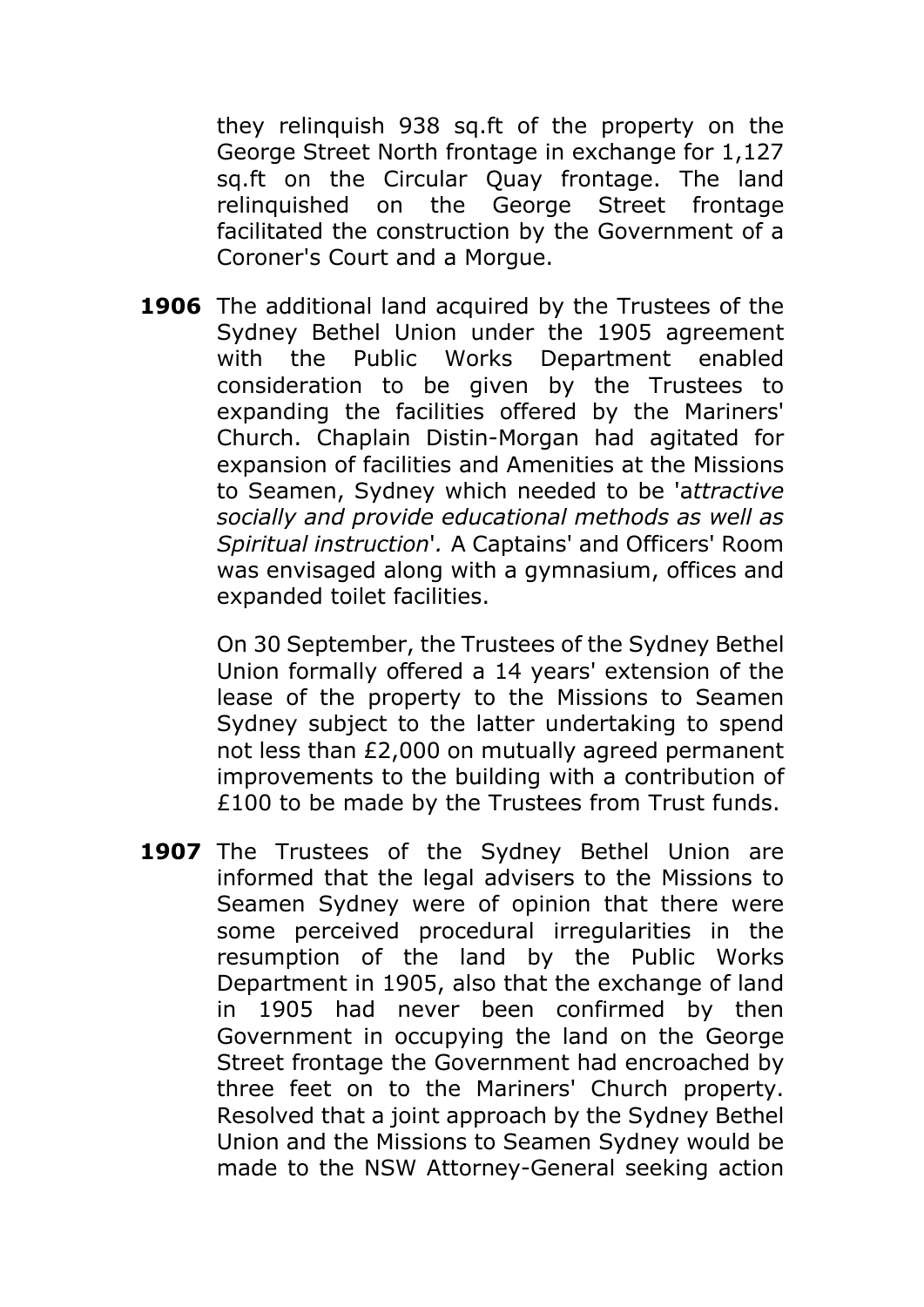by legislation to regularise these matters. This legislation was known as the *Sydney Bethel Union Extension Act, 1908.*

On 26 November it was reported to the Trustees that drafting of the legislation was proceeding and the intention was that it should be introduced by the Hon A W Meeks MLC who was a Trustee of the Sydney Bethel Union.

At the same meeting it was noted that the Missions to Seamen Sydney had asked the Trustees to effect repairs to the roof of Mariners' Church but that a reply had been sent indicating this matter was the responsibility of the Missions to Seamen Sydney.

It was further recorded that the Trustees had been asked to attend a meeting of the Sydney Missions to Seamen apparently called to discuss the resignation of Chaplain Distin-Morgan.

**1908** Meeting of Trustees of the Sydney Bethel Union on 21 February was advised that a letter had been written to the British & Foreign Sailors' Society, London on 26 November 1907 asking whether, if requested, the Society '*would take up the work amongst Sailors in Sydney*.' A reply had been received from the Society agreeing in principle to the proposal. Resolved to call a meeting of representatives of shipping companies in Sydney to gauge support for such a move.

> The weekly program of the Missions to Seamen Sydney included two or three services each Sunday, an evening activities program now included music and games on Mondays and Wednesdays with occasional first aid instruction, concerts on Tuesdays and Thursdays with billiards and bagatelle tournaments on Fridays. The premises were open daily from 10.00am to 11.00pm daily and a coffee bar was available.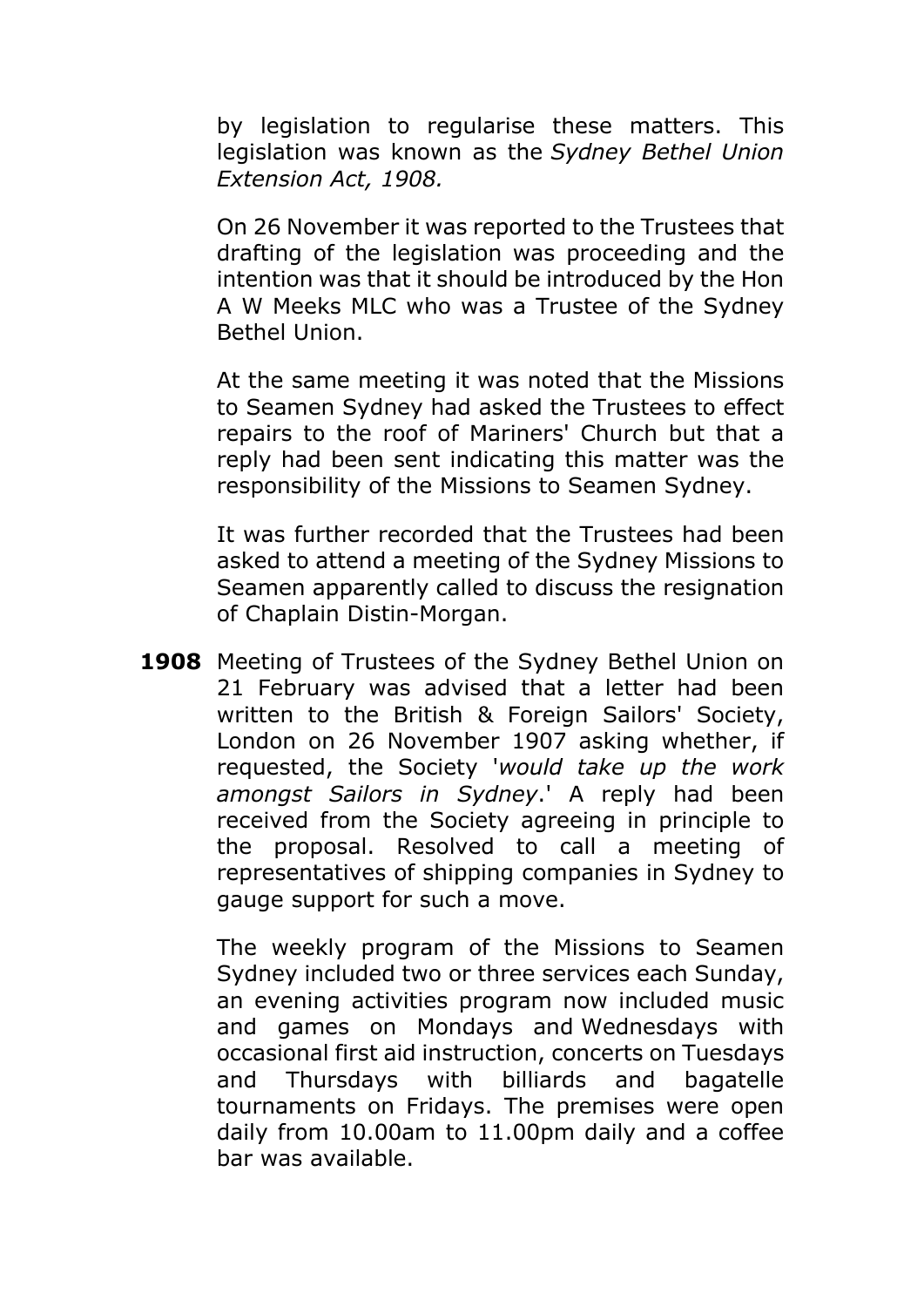The Governor of NSW from 1902-1909 was Admiral Sir Harry Rawson. In a speech to the Sydney Chamber of Commerce he called attention to the limited facilities then available for merchant seamen at both the Missions to Seamen, Sydney and the Sydney Sailors' Home. This was the impetus for a fund-raising campaign to expand the facilities of the Mission.

- **1909** The Trustees of the Sydney Bethel Union, responding to a request from the Chairman of the Rawson Memorial Fund, resolves to enter into a building contract for the extensions to the Missions to Seamen Sydney utilising funds raised totalling nearly £6,000 that included a grant of £1,000 from the NSW Government. It was further agreed that the name 'Rawson Institute for Seamen' would be inscribed prominently on the building.
- **1910** Visits to the Mission by seamen totalled 49,000.

The Trustees of the Sydney Bethel Union, who included Sir James Fairfax (see note under 1895), signed a contract on 14 February with Maston & Yates, builders for completion of extensions within 24 weeks. Value of the contract, including architect's fees was £5,880.

The Trustees of the Sydney Bethel Union at a meeting on 9 May noted that construction work was proceeding. The work involved significant alterations to the property including the addition of an extra storey. A commemorative stone was laid by Governor Rawson. The original chapel was converted into a recreation hall, a new chapel (accommodating about 200) and a vestry were provided in the new upper storey, along with administrative offices, a library and an Officers' Room with some accommodation cubicles. On the ground floor, a gymnasium, smoking room and other facilities were incorporated.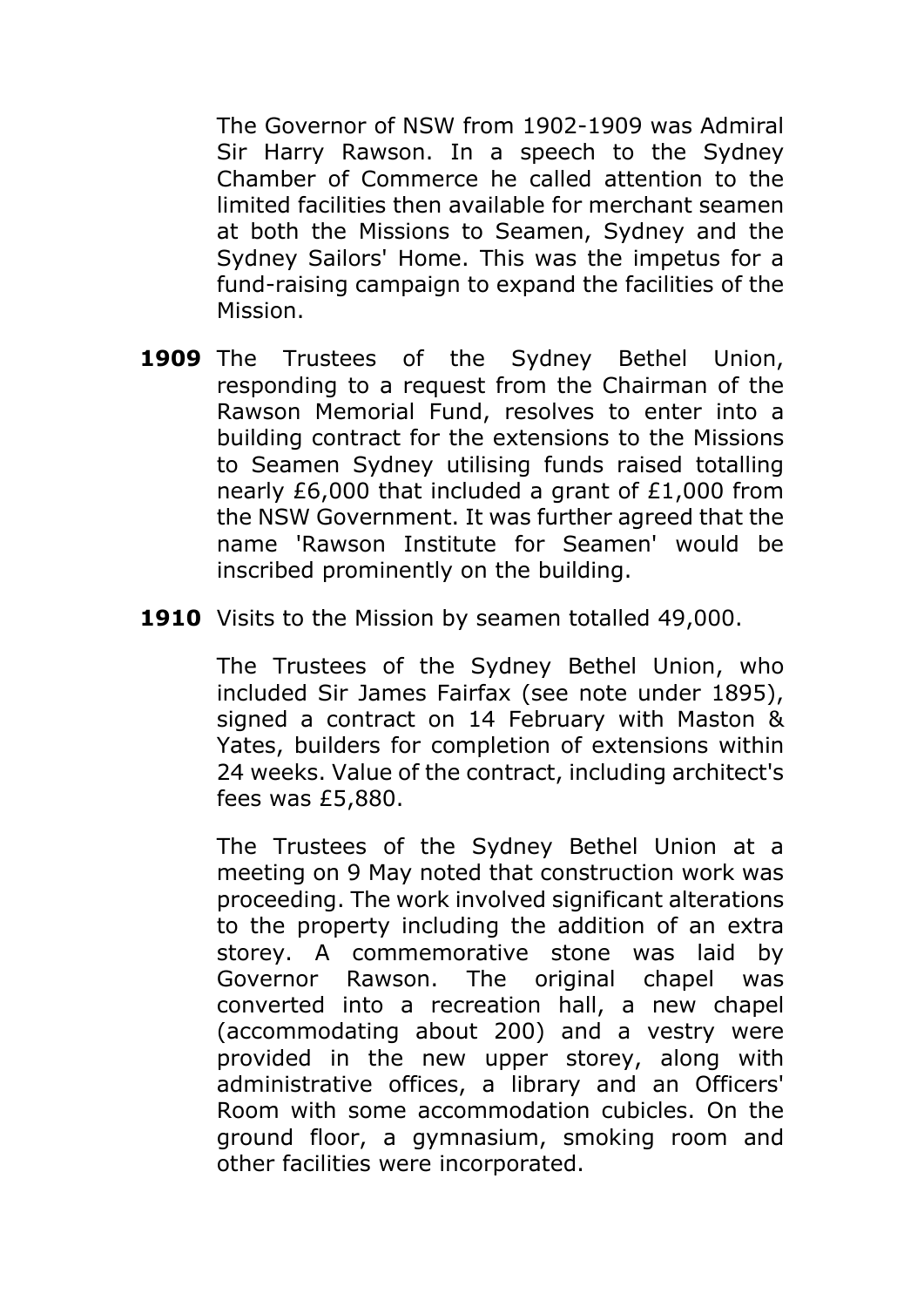On 6 September, the Trustees discussed a draft of a lease to be signed by the Missions to Seamen Sydney, resolving that the lessee should be required to effect and pay for fire insurance cover on the property, also that enquiries should be made of the architects as to whether they had located the original foundation stone of the old building, also that the architects should be asked to allow for the insertion on the outside walls of an inscribed marble tablet, the wording for which the Trustees would supply. It was later decided also that a brass tablet inscribed with the names of all those who had served as Chaplain would be installed in a prominent place in the building.

First reference in minutes of Trustees meetings to Rev Allan Franklin Pain as Chaplain of the Missions to Seamen, Sydney.

The extensions to the building were officially opened by Lord Chelmsford, Governor of NSW on 21 December.

**1911** On 5 April, a meeting of the Trustees of the Sydney Bethel Union asked the Secretary to obtain a report from the architects and from the now-called Rawson Institute for Seamen of the state of the building with reference to '*alleged minor defects*.'

> It was also resolved that the Chaplain be reminded that the various Protestant Religious bodies other than Anglican be encouraged to conduct entire services in the church as opposed to merely preaching at those services. On 2 August however the Trustees themselves assumed the responsibility for arranging for non-Anglican ministers to take services.

> On 7 December the Trustees allocated £200 for remodelling of the existing cottage at the North-East corner of the land for occupation by the Chaplain.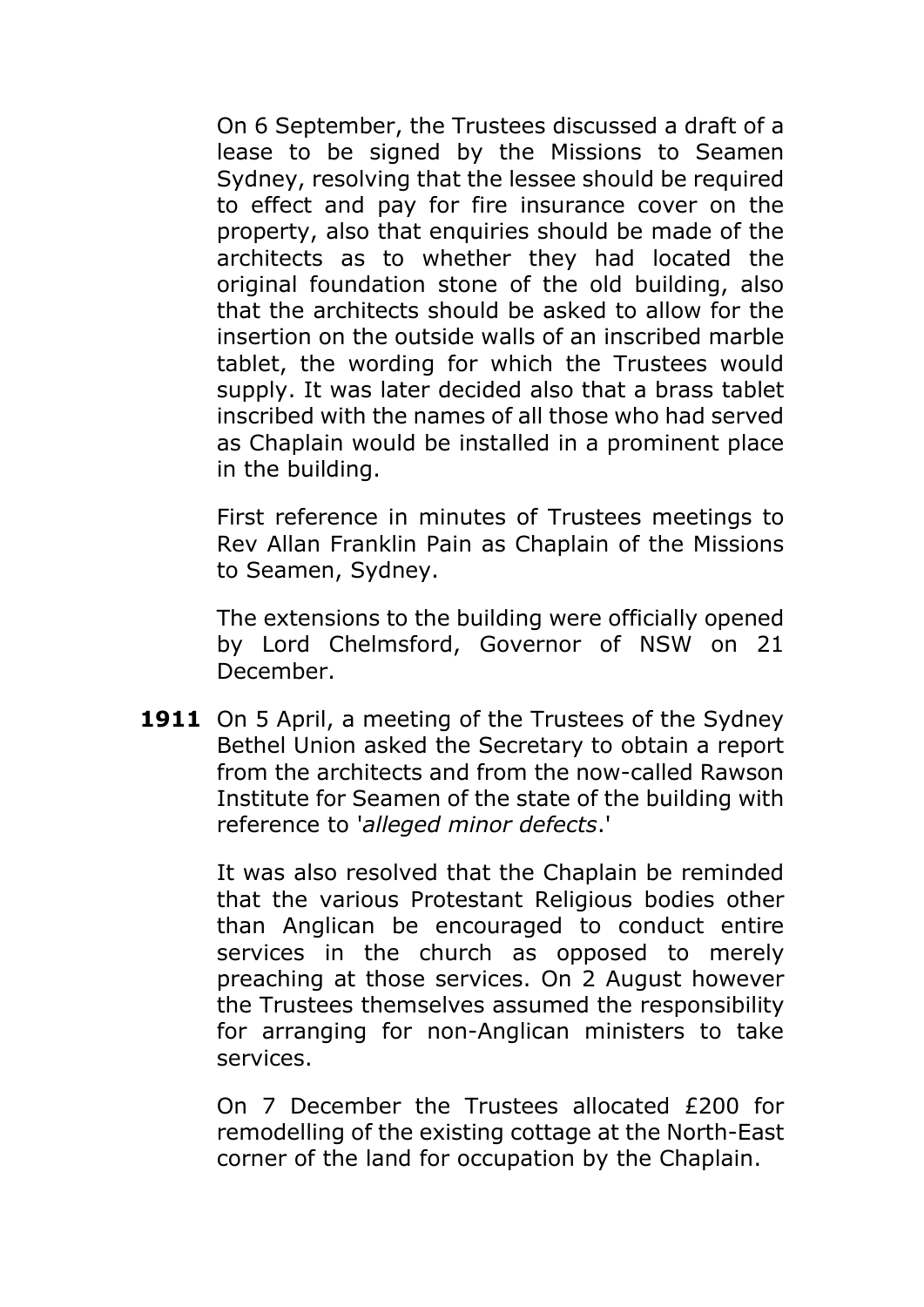- **1913** Visits to the Mission by seamen totalled 61,000 reflecting the benefits of the 1910 developments in its facilities. These figures were to decline during World War I.
- 1917 Francis William Hixson appointed as a Trustee in succession to John Gainford, deceased.
- **1918** Sir Walter Davidson appointed Governor of NSW on 18 February.

First direct wireless message sent between UK and Australia transmitted from Wales by Guglielmo Marconi received at Wahroonga in Sydney on 18 September.

- **1919** Sir James Fairfax, Chairman of Trustees of the Sydney Bethel Union died on 28 March.
- 1921 Charles McAlister Campbell Shannon appointed as a Trustee in succession to Sir James Fairfax, deceased.

First reference in minutes of Trustees meetings to Rev H C Leplastrier as Chaplain of the Rawson Institute.

- **1922** Meeting of Trustees of the Sydney Bethel Union on 2 June notes that the Rawson Institute has arranged insurance cover on the building for £10,000. Trustees also take steps to assure themselves that the Missions are maintaining the property in accordance with the lease.
- **1923** By Crown Grant, title to the land on which it stood was granted to the Sydney Sailors' Home, by then registered as a company under the *Companies Act*, the land having some three years earlier been gazetted as the dedicated site for the Home.

Mr Shannon, Trustee, visited the Rawson Institute and found the buildings, etc. in 'sound order.'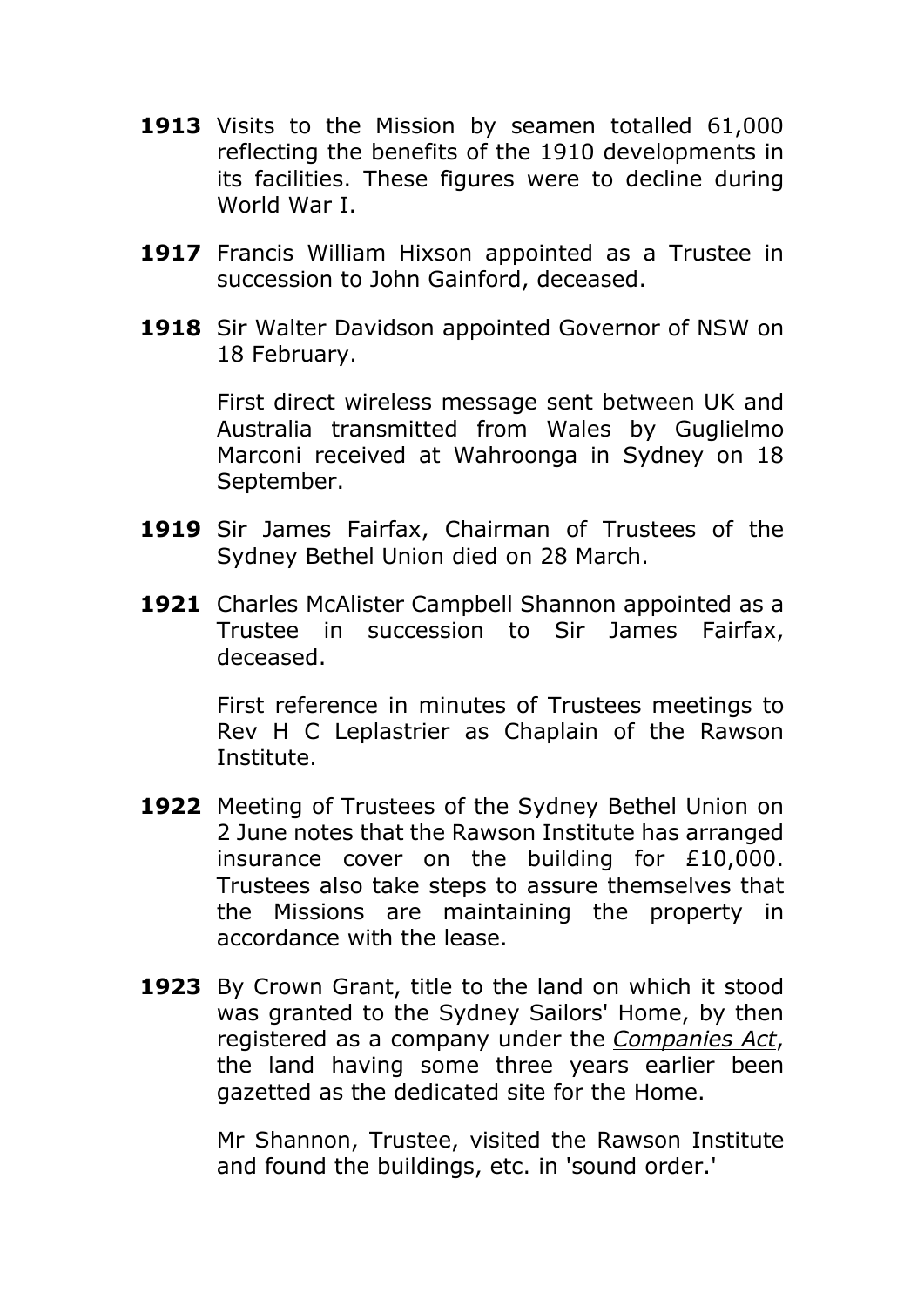Under the auspices of the Governor, Sir Walter Davidson and Lady Davidson a public appeal for funds for the development of the Rawson Institute raised £4,360. This Fund was known as 'The Dame Margaret Davidson Fund for the Rawson Institute for Seamen.'

Captain F H C Brownlow appointed as a Trustee in succession to George Stanley Littlejohn, deceased. Captain Brownlow was at the time Hon Secretary of the Rawson Institute for Seamen. This was possibly the first occasion on which an officer of the Institute had become a Trustee of the Sydney Bethel Union.

- **1925** Australia's population passes six million mark.
- **1926** The Rawson Institute sought approval of the Trustees of the Sydney Bethel Union to approve proposed extensions to the Institute to relocate the Chapel from the first floor to the ground floor on the Eastern side of the building overlooking Circular Quay. The existing first floor space would then be converted for the use of the increasing number of apprentice and junior officers then visiting the Institute. The facilities of the Concert Hall were enhanced by the addition of a motion picture projection room. The Trustees approved the changes and indicated that an approach was being made to the Dame Margaret Davidson Fund for financial support for the extensions.

About the same time extensions to the Sydney Sailors' Home to the design of architects Spain & Cosh were completed, comprising an L-shaped structure along the George Street and Northern sides of the existing building. The expanded accommodation included a residence for the Superintendent who was then able to vacate Cadman's Cottage, which from then until the late 1950s was used to accommodate an overflow of demand for sailors' accommodation. Other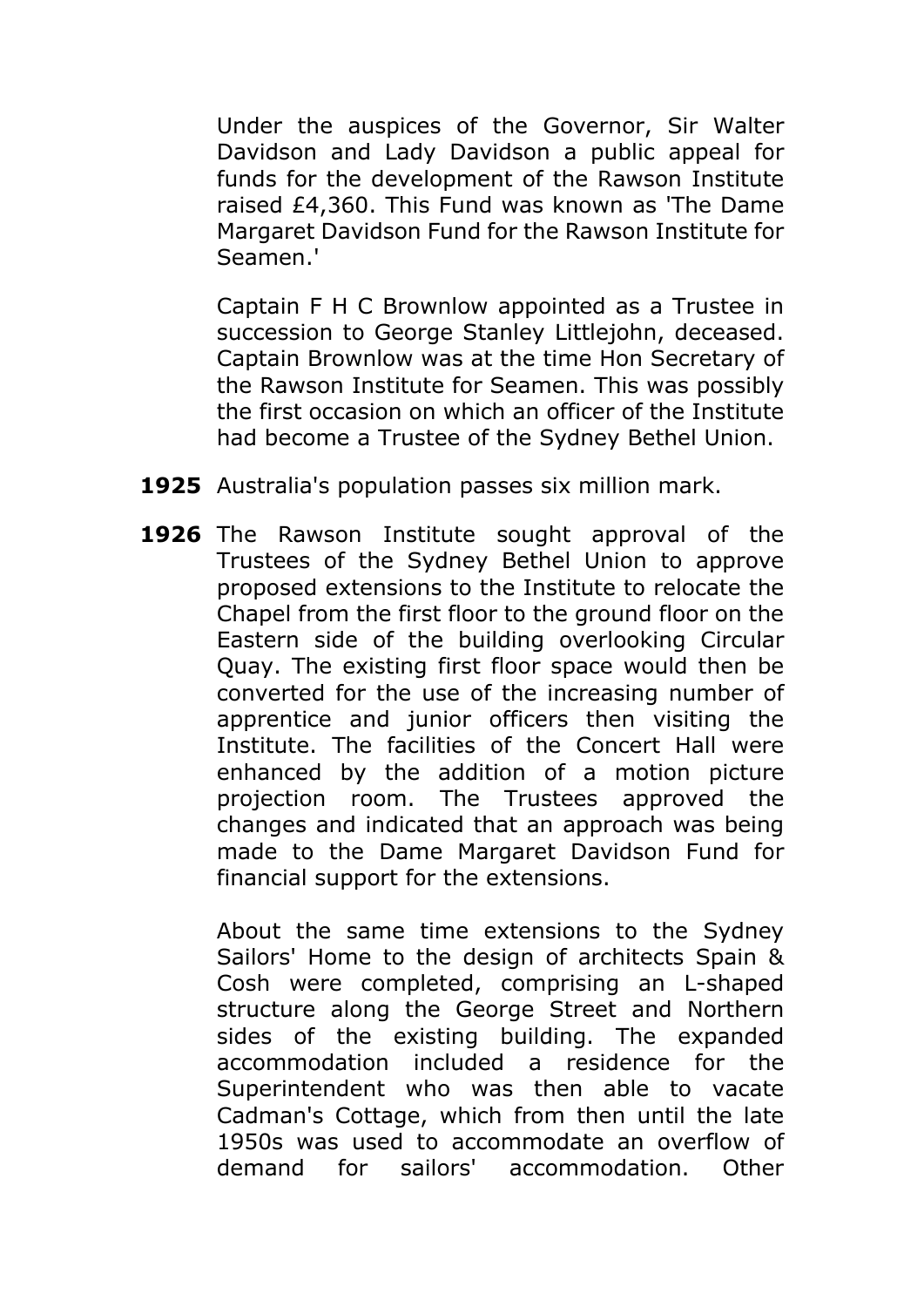structural change involved the removal of the gabled roof of the original building, the whole roof of the extended building was then made flat, behind parapets.

- **1928** The Trustees of the Sydney Bethel Union at a meeting on 9 August are advised that the Dame Margaret Davidson Fund's trustees had approved a grant of funds to cover the cost of the extensions proposed in 1926 and which had virtually been completed. Subsequently the Chapel was consecrated at a special service conducted by Archbishop J.C. Wright. The additions were named the 'Dame Margaret Davidson Wing.'
- **1931** A meeting of the Trustees of the Sydney Bethel Union approved plans for further extensions proposed for the Circular Quay (East) side of Rawson Institute for Seamen. The work was estimated to cost about £2,500 to be financed by the Dame Margaret Davidson Fund for £1,700 and the balance to be raised by the Missions to Seamen, thus imposing no financial burden on the Sydney Bethel Union. The changes involved removal of the existing cottage and the construction of a residence for the Chaplain, also a garage. It was further resolved that the four years remaining on the existing lease to the Missions to Seamen (being the Rawson Institute) would be cancelled and a new lease would be granted for 25 years to run to 1 January 1961 instead of the 50 years sought by the lessee. The lesser period was the maximum provided under the 1908 legislation.

Captain F H C Brownlow, a Trustee of the Sydney Bethel Union, died on 1 June.

On 12 November the Trustees resolved to seek an Act of Parliament to recognise the ceding by the Missions to Seamen of a portion of the site on the Eastern boundary in return for recognition of the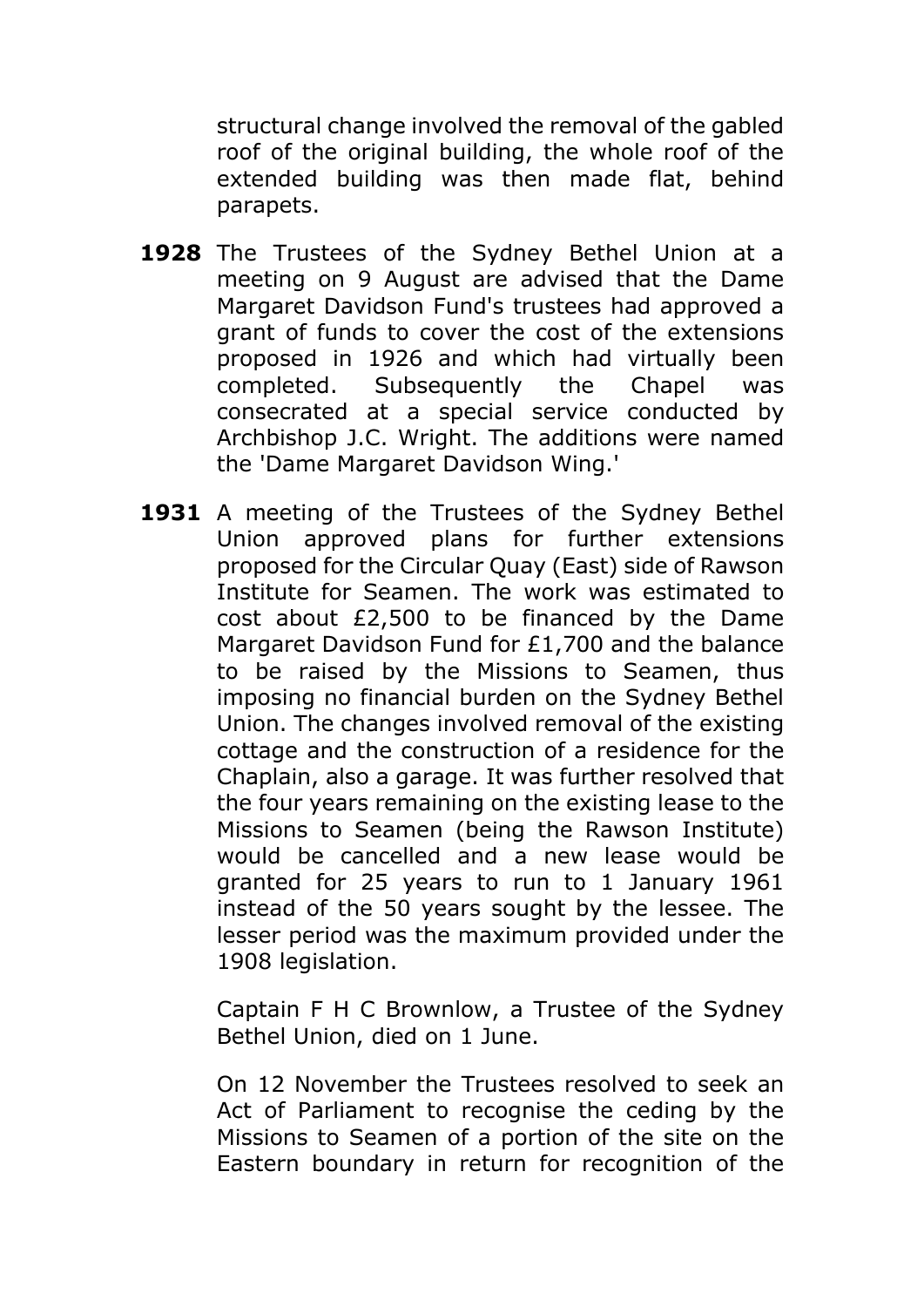nine inches encroachment on the Southern boundary. This legislation was enacted three years later as the *Sydney Bethel Union Enabling Act.*

Mr William Aberdein Mackay appointed as a Trustee in succession to Captain F H C Brownlow deceased. Mr Mackay was a senior partner in Macdonald, Hamilton & Co., then agents for the P&O Steam Navigation Company of London (P&O). Mr Archibald Lewis Blythe appointed Trustee.

- **1932** Sydney Harbour Bridge opened on 19 March.
- **1933** Mr John Hubert Fraser Fairfax appointed as a Trustee in succession to Sir Alfred Meeks (deceased.) Mr Mackay was a senior partner in Macdonald, Hamilton & Co., then agents for the P&O Steam Navigation Company of London (P&O).
- **1937** As at 31 May, the Trustees of the Sydney Bethel Union were Mr W A Mackay, Mr F W Hixson, Mr C M C Shannon and Mr J H F Fairfax.

The printed annual report of the 'Missions to Seamen at the Rawson Institute, Sydney' for the year ended 31 May reported that 1,622 visits had been paid to ships, approximately 51,000 seamen had visited the Institute and 498 seamen had been visited in hospital. There had been 383 services conducted. Expenditure exceeded receipts by £500. No reference to the Sydney Bethel Union could be found in the document.

On 9 August the Sydney Bethel Union granted a lease of the 100 George Street (North) property to the Rawson Institute (later known as the Sydney Missions to Seamen) on a rent-free basis with the proviso that all related expenses including insurance must be met by the lessees. Value of the property was estimated to be £30,000.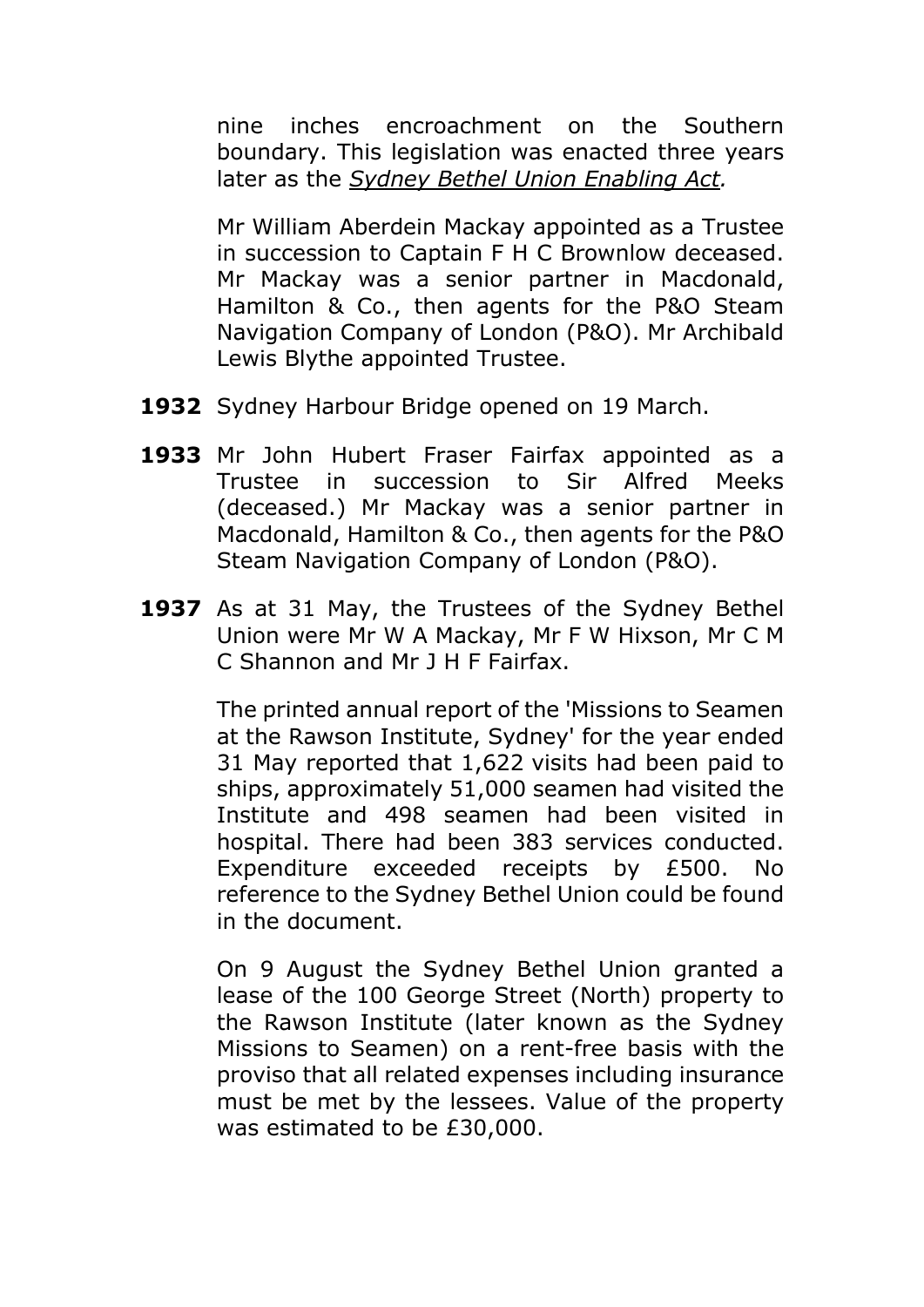**1940** No meetings of the Trustees of the Sydney Bethel Union appear to have been held in 1938 or 1939 although informal consultations between Trustees may have occurred.

> A meeting held on 27 May 1940 noted the condition of the Missions to Seamen building was found to be in good order.

- **1948** Lt-General Sir Leslie Morshead (Orient Line), Major-General A C Fewtrell and Mr G R Rickards (P&O) in succession to Mr J H Fairfax, Mr W A Mackay and Mr A L Blythe, all resigned.
- **1952** Mr HJR Clayton and Mr WD Donaldson (Shaw Savill) appointed as Trustees in succession to Mr CMC Shannon and Major-General AC Fewtrell, deceased.
- 1957 No meetings of the Trustees of the Sydney Bethel Union appear to have been held in the years 1941- 1956 inclusive although informal consultations between Trustees may have occurred inasmuch as the Minutes of a meeting of the Trustees held on 18 November 1957 confirmed the Minutes of the meeting that had been held more than 17 years previously - on 27 May 1940. However on 6 March 1943, the Trustees of the Sydney Bethel Union wrote to Mr E A Eva, Chairman of the Sydney Mission to Seamen, referring to an earlier discussion between the two specifically in regard to costs of insuring the 100 George Street (North) property. The discussion included a proposal that on the grounds that because the Mission was meeting the insurance policy premiums, the Mission - rather than the Sydney Bethel Union - should be the beneficiary of any claims paid out on the policy. The Bethel Union letter reaffirmed that under its Trust it would not be able to agree to the request because to do so could be construed as compromising its ownership of the property. At the same time, the letter indicated that a special donation of £75 would be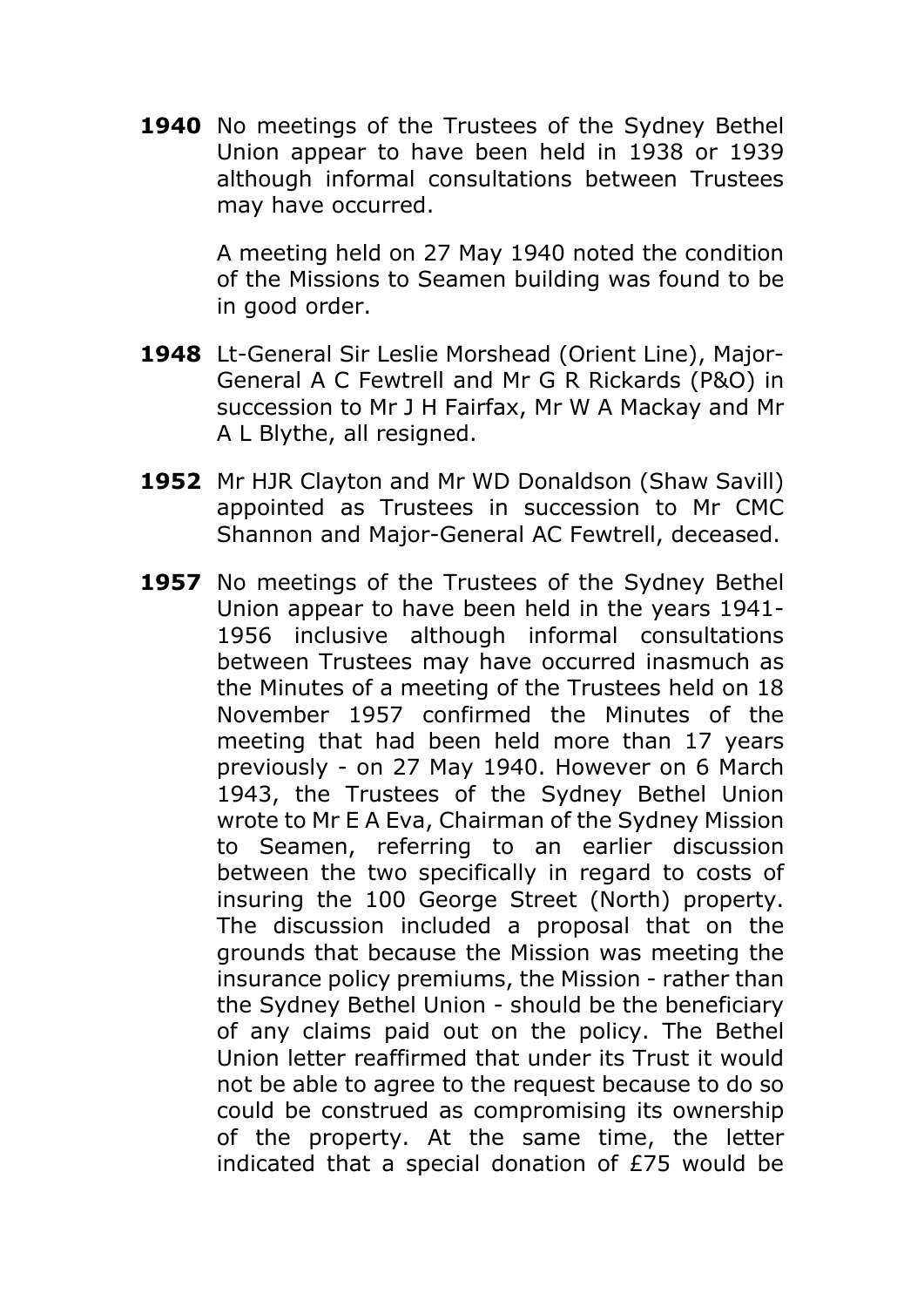made, noting that this amount in fact would cover the cost of the insurance premium. Letter also noted that the '*whole of the assets of the Trust have been employed to the benefit of the Sydney Mission to Seamen*' and also noted the Trustees' conviction that the Mission was '*carrying out admirably the main objective of the Tru*s*t*.'

Sydney Missions to Seamen recommended to Sydney Bethel Union that, as a revenue generating measure, space on the property be leased out for a neon-illuminated commercial advertising sign, potentially yielding about £1,000 per year. Legal opinion was then sought by the Mission and this was to the effect that erection of a sign of the kind proposed was prohibited by the terms of the lease but that the Lessors (Bethel Union) could vary the conditions to an extent that would permit the sign to be erected. In the event the Trustees decided not to proceed and the matter lapsed.

Chaplain of the Sydney Missions to Seamen reports to the Trustees of the Sydney Bethel Union that in the calendar years 1954-1956 clergymen from Methodist, Congregational, Presbyterian and Baptist churches had on a monthly rotation preached at the Mission.

At a meeting on 22 November, the Trustees of the Sydney Bethel Union resolved to participate in a meeting between the Missions to Seamen Sydney and the Merchant Navy War Memorial Fund to learn of proposals to utilise the resources of both organisations for the benefit of merchant seamen visiting the port of Sydney.

**1958** Insurance policy in the name of the Sydney Bethel Union taken out on the 100 George Street (North) property values it at £75,000. Premium of £107/10/-. The policy for the preceding year providing coverage for 'fire, aircraft, riots and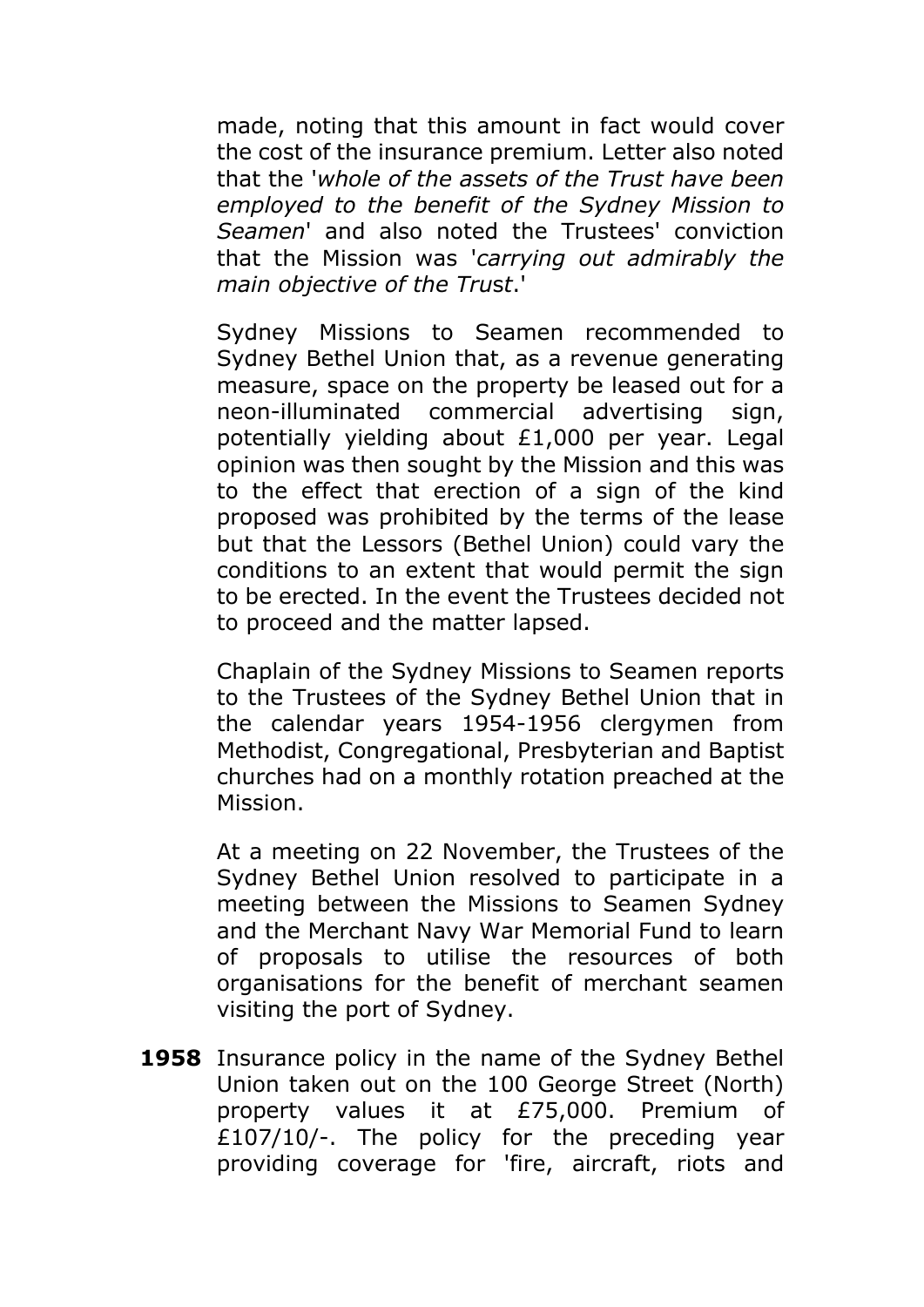strikes', valued the property at £40,000. The escalation of the value reflects the views of the Trustees that the cover should be on the basis of 'replacement, reinstatement and extra costs' as opposed to previous cover that had been by 'indemnity policies'. The Sydney Mission to Seamen was also reminded that the policies should show the Sydney Bethel Union as the owner of the building and that the Mission was not entitled to have the policies drawn in its name jointly with the Bethel Union.

Mr J D Bates (Orient Line) appointed Trustee in succession to Sir Leslie Morshead, resigned.

**1959** Trustees of the Sydney Bethel Union on 1 October noted progress in the discussions between the Missions to Seamen Sydney and the Merchant Navy War Memorial Fund authorised at their meeting on 22 November 1957 and formally resolved to support the implementation of plans drawn up by Norman McPherson, architect, for the further development of the Sydney Missions to Seamen premises in George Street North.

Australia's population passes 10 million mark.

- **1961** The Trustees met on 29 March and noted advice from the NSW Minister for Local Government to the effect that a major redevelopment of The Rocks area of Sydney was in contemplation. 'The Rocks' area includes the land on the Western side of Circular Quay and embraces the buildings located on either side of George Street North. Inasmuch therefore as the Government's plans could impact on the Missions to Seamen Sydney premises it was resolved to accept the Government's advice to defer consideration of development plans for the property.
- **1962** Mr Rupert G Sherlock appointed Secretary of the Sydney Bethel Union on 28 May.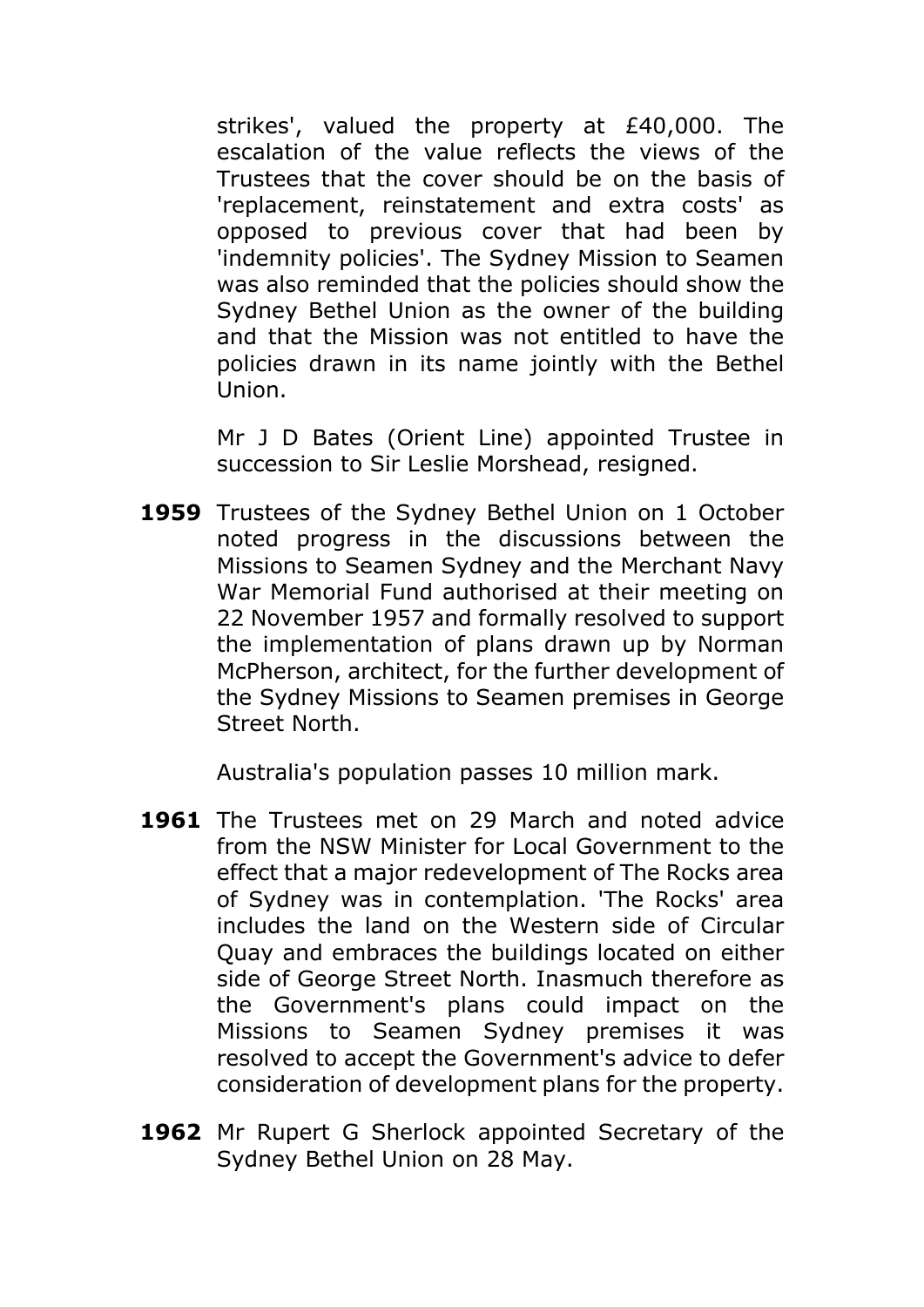Meeting of Trustees on the same day noted no apparent progress in the Government's plans for redevelopment of The Rocks area and it was decided to consider lobbying the Government to ensure that the plans for enhancement of the Missions to Seamen Sydney building would be protected.

Trustees further noted that the lease of the property given by the Sydney Bethel Union to the Missions to Seamen Sydney had actually expired on 31 December 1960 and it was resolved the Secretary and Mr Hector Clayton, a Trustee, would pursue the matter.

**1967** Meeting of Trustees of the Sydney Bethel Union held on 7 September appoints Mr Rodney F Sinden as Secretary in succession to the late Mr Rupert G Sherlock whose death had occurred in the intervening five years since the last meeting of Trustees had been held on 28 May 1962.

> A new proposal for alternative premises for the Missions to Seamen Sydney emerged when it was reported by Mr W D Donaldson, a Trustee, that the Merchant Navy War Memorial Fund was considering redeveloping its property at 182-186 George Street, Sydney so as to make it suitable for occupation by the Missions to Seamen Sydney. It was noted that some initial reservations about the site raised by the Missions had been resolved. It was believed the time had arrived to approach the Government with a proposal to relinquish the site in return for compensation and that the funds thus generated may be able to be applied to development of the 182-186 George Street site. A sub-committee was formed to negotiate with the authorities on these matters.

**1968** Mr Hector Clayton, Trustee, knighted.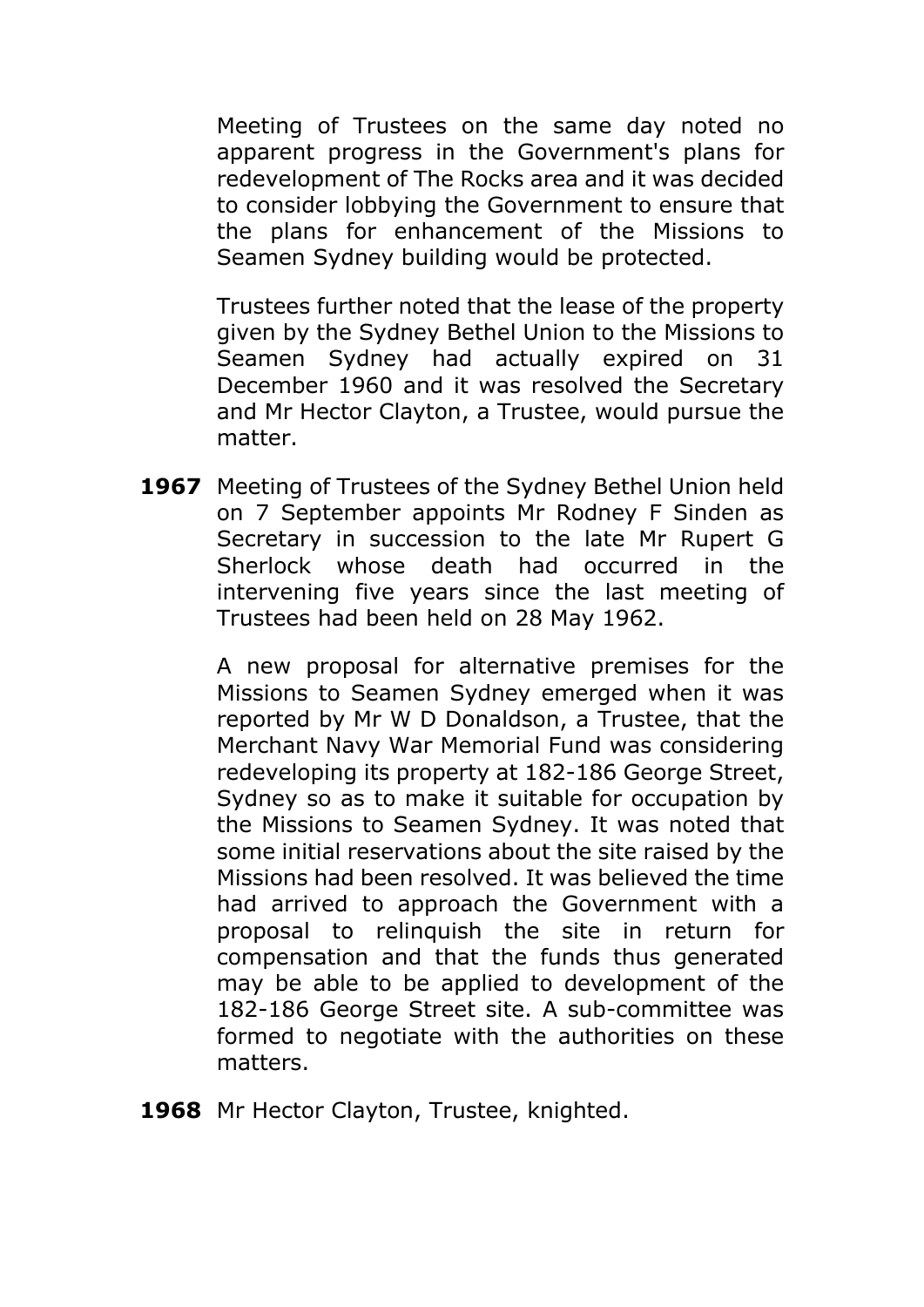The NSW Government passed the *Sydney Cove Redevelopment Authority Act.* The Authority's role was to oversee the rehabilitation and development of the Western side of Circular Quay, known locally as The Rocks Area.

**1970** The land on which the Sydney Sailors' Home (not the Missions to Seamen Sydney) was resumed by the Sydney Cove Redevelopment Authority and duly notified in the Government Gazette on 18 December. The Council of the Sydney Sailors' Home then commenced negotiations with the Authority seeking compensation for the resumption, but agreement could not be reached on the amount and the Council then resorted to legal action.

> Mr G R Rickards, Chairman of Trustees of the Sydney Bethel Union, died. He was succeeded as Chairman by Mr W D Donaldson.

> Ven. Archdeacon Clive Andrew Goodwin appointed as a Trustee in succession to Mr George Reginald Rickards (deceased).

**1971** Trustees noted at a meeting held on 5 May that their claim in respect of the resumption of their building at 100 George Street North, occupied by the Missions to Seamen Sydney amounting to \$2.5 million and a further \$50,000 claim for compensation had been submitted to the Sydney Cove Redevelopment Authority an acknowledged.

> A further meeting on 11 August recorded that the Trustees in a letter dated 6 July sent on their behalf by Clayton Utz to the Sydney Cove Redevelopment Authority, had confirmed their wish to remain in occupation of the property at 100 George Street North. This apparently indicated that the 1967 proposal to develop facilities for visiting seamen at 182-186 George Street, Sydney in conjunction with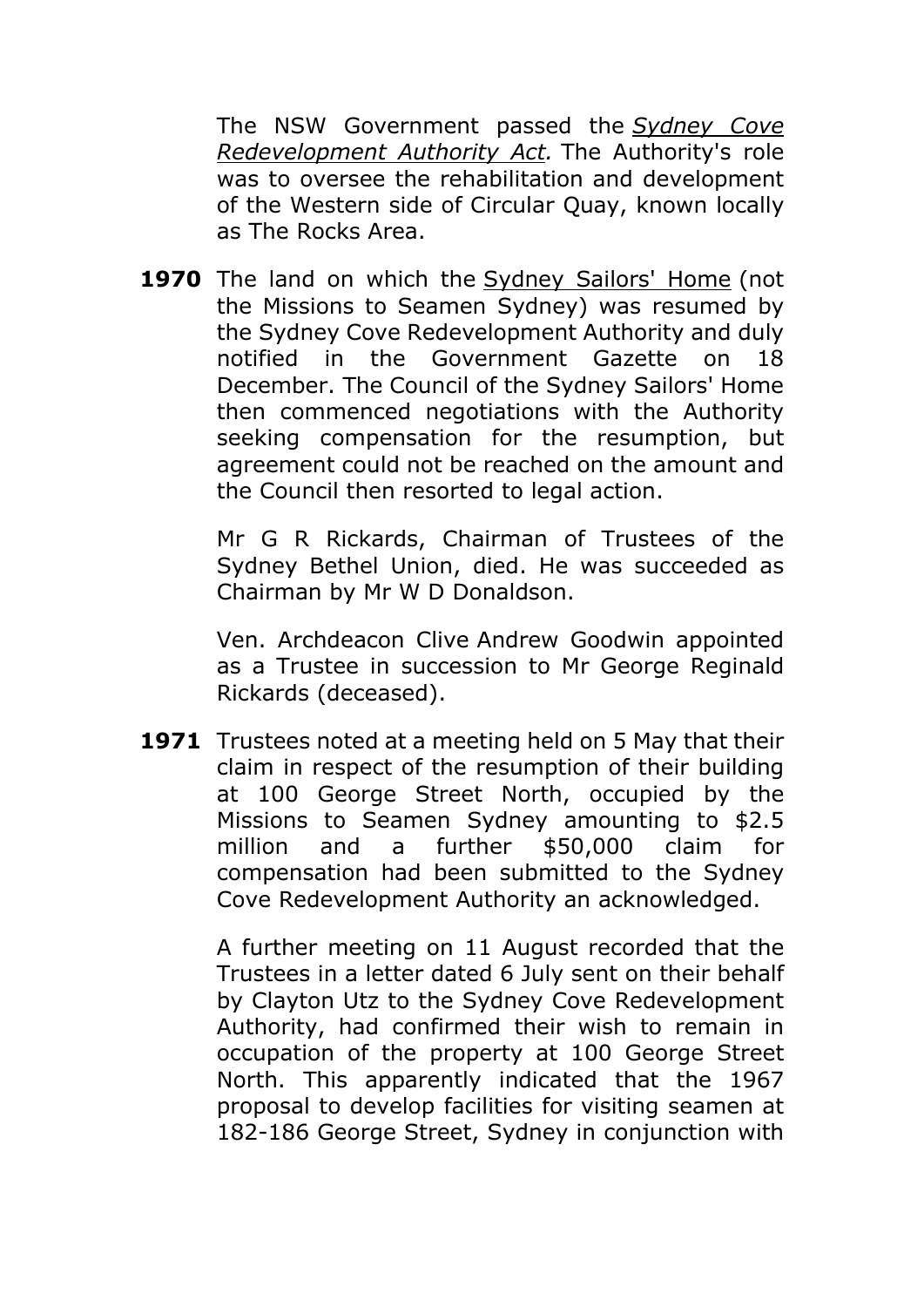the Merchant Navy War Memorial Fund, owners of the property had lapsed.

- **1972** Trustees of the Sydney Bethel Union at a meeting on 18 December reported that the Sydney Cove Redevelopment Authority had made a formal offer of \$1.9 million in response to the Trustees original claim of \$2.55 million. Trustees resolved to accept the lower figure.
- **1973** Mr W D Donaldson retired as a Trustee.
- **1974** In anticipation of the Missions to Seamen Sydney vacating the building at 100 George Street North property, a building at 11-15 Macquarie Place, Sydney (immediately to the South of the Circular Quay ferry wharves) was actually purchased on behalf of the Sydney Bethel Union by the Merchant Navy War Memorial Fund at a cost of \$1.3 million because at the time the former had not received the compensation payment from the Sydney Cove Redevelopment Authority for the resumption of the property at 100 George Street North.
- **1975** Transfer of the Macquarie Place property (see 1974) from the Merchant Navy War Memorial Fund to the Sydney Bethel Union at a cost of \$1.3 million was formalised on 17 March.

Mr John Harington Burrough Cowper appointed a Trustee of Sydney Bethel Union in succession to Sir Hector Clayton (deceased).

1976 Mr. Neville Pixley , Trustee of the Sydney Bethel Union , Knighted.

> Discussions commenced with the Sydney Missions to Seamen-in anticipation of its move to the newly acquired Macquarie Place premises purchased for its use by the Sydney bethel Union in the project. Noted that some financial support could be anticipated from the Merchant Navy War Memorial Fund . It had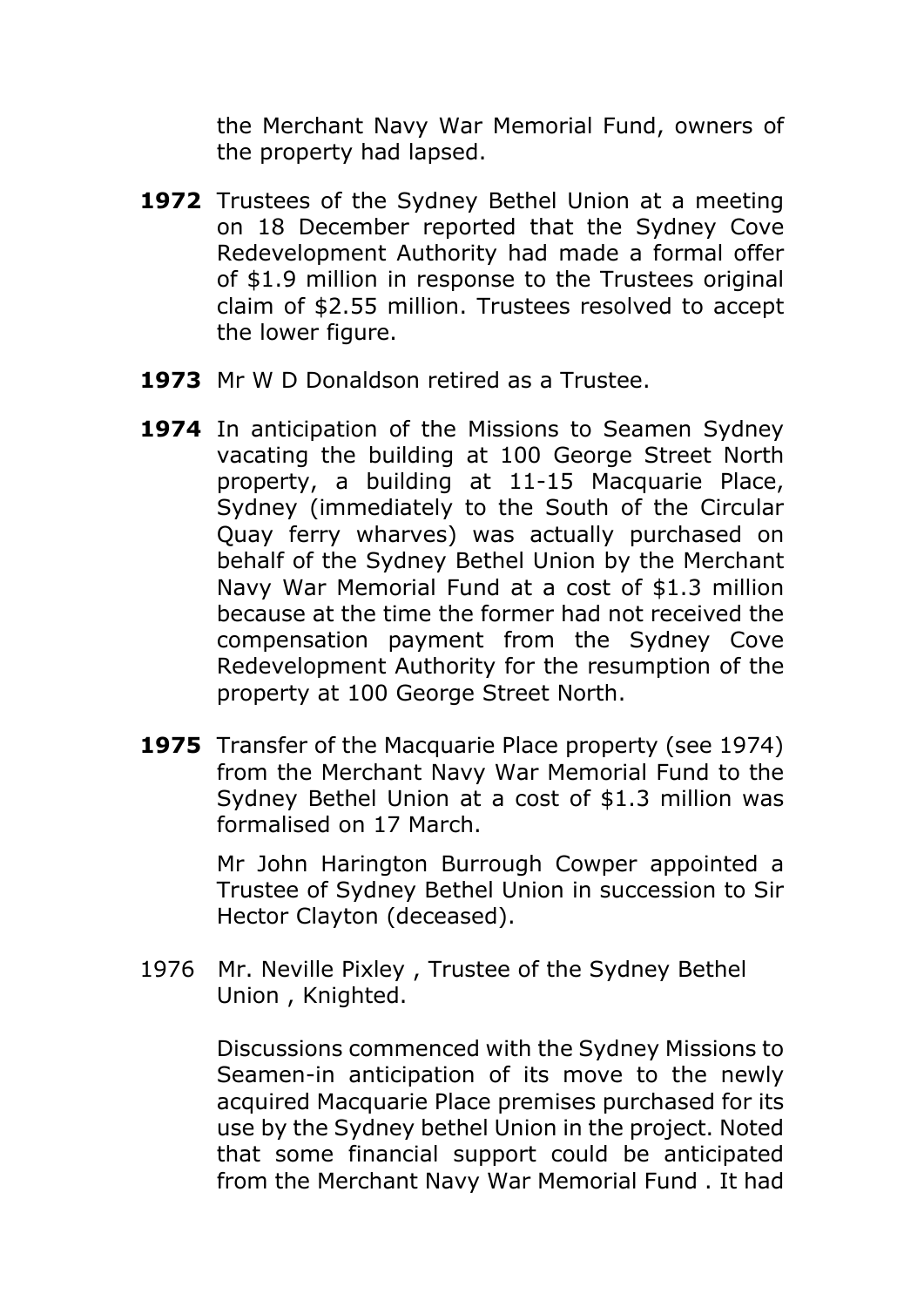been agreed that the Sydney Bethel Union as the owner of the property would be responsible for the ongoing costs of maintenance and upkeep of the building in such areas as repairs, lifts, air conditioning , fire prevention equipment, insurance (covering building and plant , public liability and burglary) and rental of the telephone system. For its part, the Missions to Seamen would meet such running costs as electricity, cleaning and Council rates. Questions relating to the financial responsibility for payment of the wages of staff proposed to be employed was left for further discussion. Ultimately it was decided that the Sydney Bethel Union would contribute \$200 per week towards these staff costs.

Lengthy negotiations on the terms of a lease of the Macquarie Place premises by the Missions to Seamen commenced with the lease for a period of 25 years not being finalised until 1981.

In June the Trustees foreshadowed an official opening of the building by the Governor of NSW, Sir Roden Cutler, V.C. at a ceremony which took place on 19 April 1977. The building was dedicated by The Archbishop of Sydney, the Most Rev'd Sir Marcus Loane.

Sydney Bethel Union at a meeting on 14 November accepted responsibility for payment to the Merchant Navy War Memorial Fund of the rent on two dwellings they owned at Greenwich and Glebe then being occupied by chaplains of the Missions to Seamen.

The heavy financial commitments placed on the Sydney Bethel Union arising from the Macquarie Place property acquisition necessitated the liquidation of some of its investments.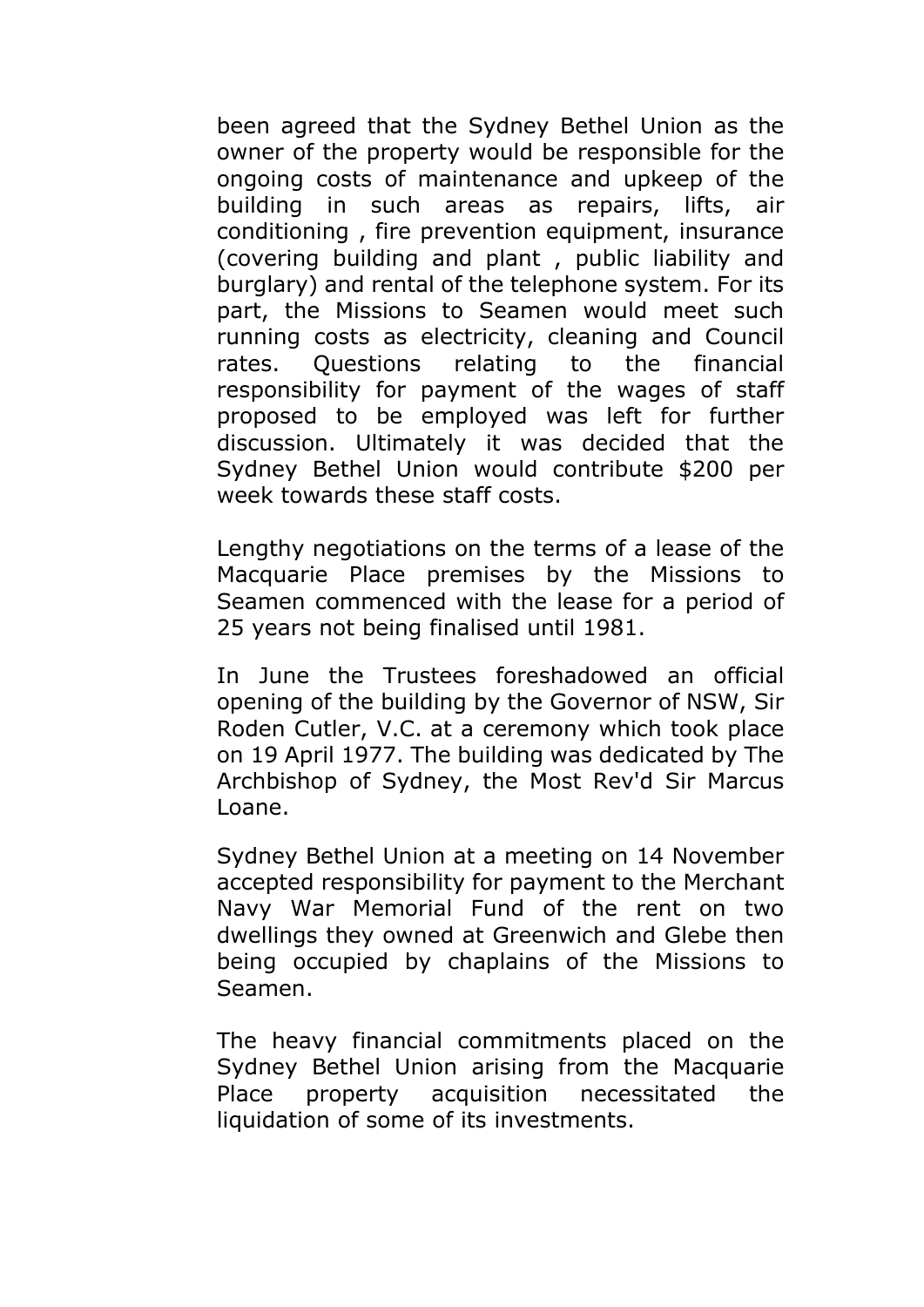An invitation from the Missions to Seamen to the Sydney Bethel Union to nominate a representative to sit on the former's Port Committee was declined with thanks.

- **1980** Mr Rodney F Sinden, Secretary to the Trustees of the Sydney Bethel Union died on 1 September and was succeeded by Mr John A Pringle.
- **1981** Ven. Archdeacon C A Goodwin, Chairman of Trustees of the Sydney Bethel Union died on 1 July. Trustee Sir John Bates was appointed as Chairman.
- **1982** Mr Clive Benson Goodwin and Rt Rev Arthur John Dain appointed Trustees of the Sydney Bethel Union to replace the late Ven Archdeacon C A Goodwin and Sir John Bates, retired.

Trustees agree to make an ex-gratia payment to the Sydney Missions to Seamen to offset an operating loss of \$34,000 in calendar year 1981.

What appear to be the first references to the Macquarie Street property as 'Flying Angel House' are made.

**1983** At a meeting of Trustees of the Sydney Bethel Union held on 17 August, a letter was tabled from L J Hooker Limited, real estate agents and developers, asking whether the Trustees would consider selling the Macquarie Place property. Trustees asked for a meeting with Hookers seeking further information. This meeting was held on 12 October when a representative of Hookers advised that they were acting on behalf of Schroder Darling, a merchant bank. A subsequent offer of \$3.15 million on basis of possession was rejected by the Trustees. A further offer of \$4.1 million was made by Hookers and also declined, with the explanation that it was constrained in terms of the lease held by the Missions to Seamen.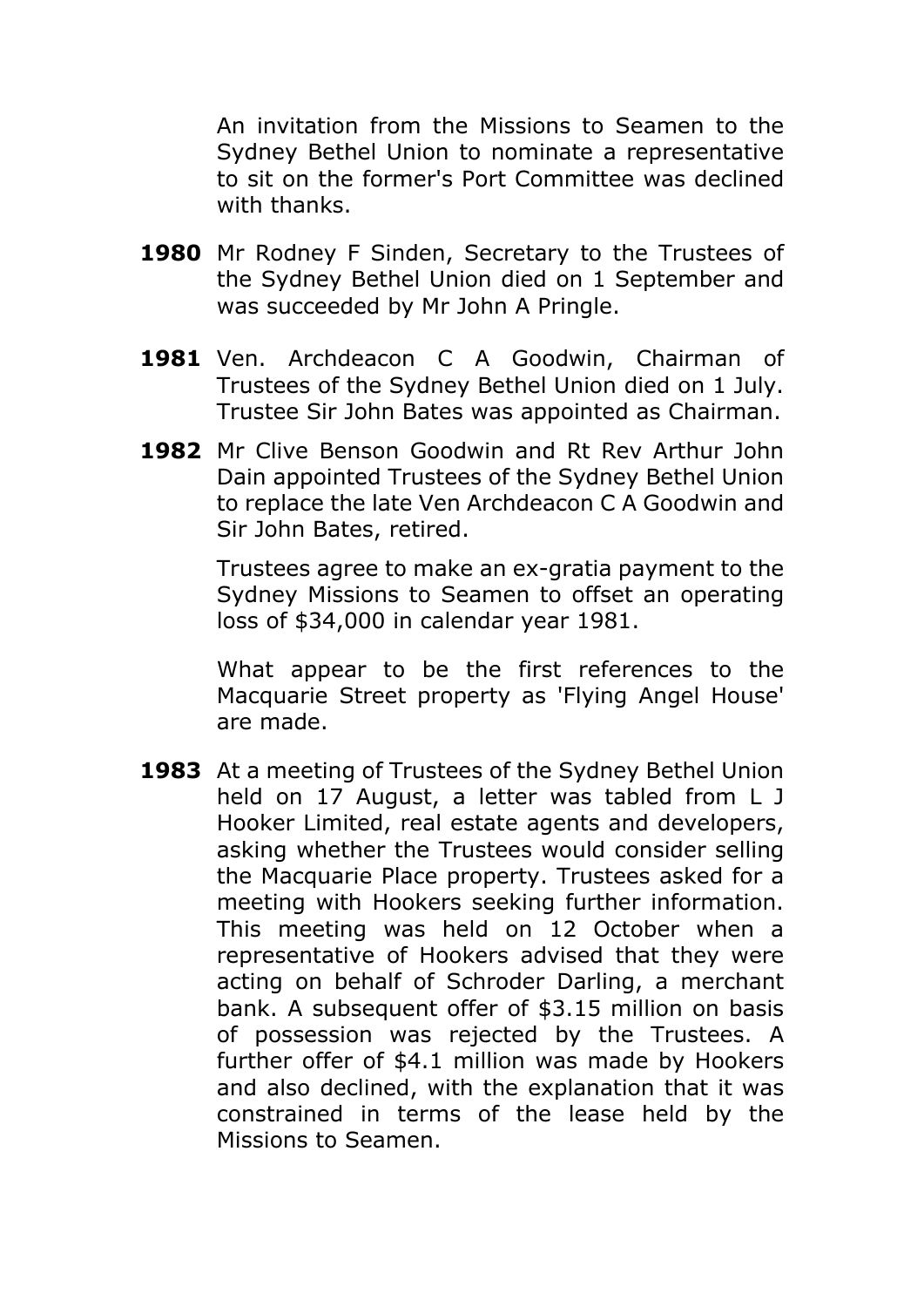**1984** The Trustees of the Sydney Bethel Union on 23 February resolve to commission a report on the likely future needs of the Missions to Seamen Sydney from Malcolm Longstaff & Associates. This report, tendered in early May, essentially recommended that the Mission should be relocated to an area closer to where visiting vessels berthed and also that shipping facilities at Botany Bay which were likely to expand in the future, should be kept in mind when the Missions' future operational plans were under consideration. The Trustees resolved to defer any action until they were in a position to judge for how long they could continue to fund Flying Angel House in its then current state.

> On 7 March, the Trustees considered a letter received from Canon James Whild, Chairman of the Mission to Seamen Sydney expressing concern as to the future viability of operations at Flying Angel House.

> In July, the Trustees wrote to Canon James Whild, Chairman of the Mission to Seamen Sydney asking whether in the deterioration of the financial situation of the Sydney Bethel Union Trust, adequate services to visiting seamen could be provided if the operations of the Mission were confined to two floors of Flying Angel House and also foreshadowing the discontinuance of all subsidies paid to the Mission effective 31 December 1984. Canon Whild responded in writing on 27 August indicating the view that the present site is the best location for it to carry out its work. Services could be reduced to two floors provided the garage and entrance facilities remained in the hands of the Mission. However it would entail cessation of all commercial activities in the building which produced a total of \$100,000 annually and that reduction in activities could be contemplated only if the Sydney Bethel Union was prepared to provide additional funding to cover the shortfall on an 'indexed' basis to cover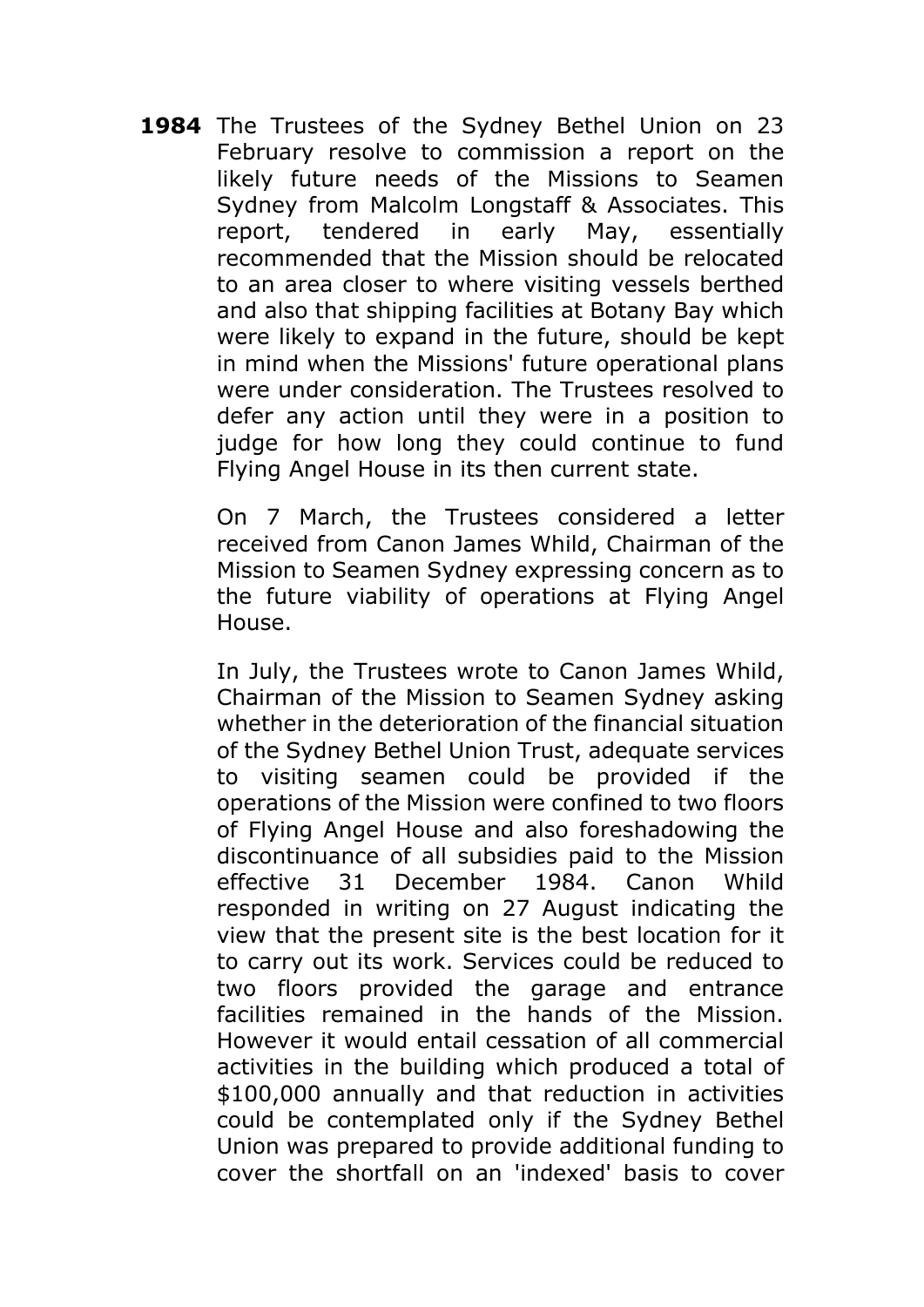rising costs. A meeting with Canon Whild was fixed for 26 September but meanwhile the Secretary was asked to ascertain from L J Hooker Limited whether, if the building was sold, the Sydney Bethel Union could retain the naming rights. No record of this meeting was located but at a meeting on 29 November, noting three further expressions of interest in the property, reference is made to a decision by the Trustees to 'retain ownership of the building' and to conduct a feasibility study on the contraction of the Mission's operations to two floors and the relinquishing of all its commercial activities on the site.

An offer dated 7 November of \$5.5million was received from L J Hooker Limited on behalf of Amstal Developments and Trustees had initiated discussions with the Senior Chaplain of the Mission to discuss possible alternative sites if a move from Macquarie Place was to occur.

**1985** No satisfactory response having been forthcoming from the Board of the Missions to Seamen Sydney regarding possible sites to which the Mission could be relocated, the Trustees of the Sydney Bethel Union on 13 June resolved that they may be obliged to convert Flying Angel House to Strata Title. Trustees further decided to discuss with L J Hooker Limited if their client would be prepared to make a fresh offer for the property on the basis that the Sydney Bethel Union be granted Strata title to any two floors.

> On 12 July the Trustees resolved to purchase the property known as 243-245 Sussex Street, Sydney for \$1.25 million subject to exchange of contracts for the sale of Flying Angel House and an architects' report on the scope of upgrading work required on the Sussex Street property and any regulatory restraints on the change of use of the premises. The secretary was also authorised to negotiate with L J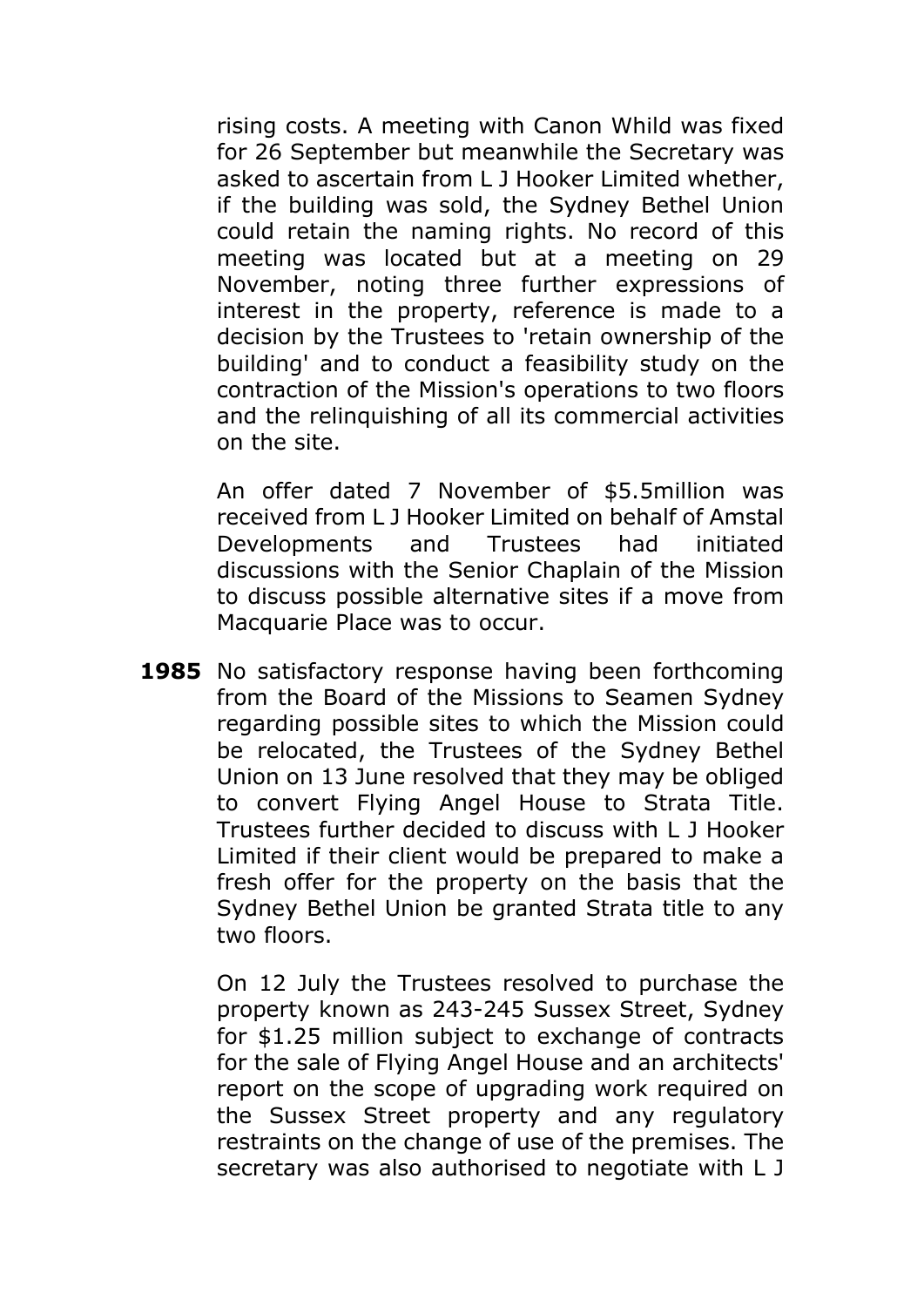Hooker Limited on the sale of Flying Angel House with vacant possession. On 19 July, the Trustees formally resolved to sign and exchange contracts for purchase by the Sydney Bethel Union of 243-245 Sussex Street, Sydney from Chagon Developments Pty Ltd. Purchase price was \$1.25 million, with settlement on 30 September and vacant possession being granted by the vendor no later than 31 January 1986.

Rt Rev A J Dain appointed Deputy Chairman on 19 July.

On 2 August, Trustees considered three offers received from L J Hooker Limited on behalf of their clients and resolved to accept an offer of \$5.3 million for Flying Angel House. Notwithstanding, it was resolved at a meeting on 28 August that the property would be disposed of at auction to be held on 26 September.

On 30 October, Mr William Macquarie Cowper was appointed Trustee in succession to Mr J H B Cowper, retired.

Meanwhile on 5 December, Trustees are notified that its 243-245 Sussex Street was to be resumed by the Darling Harbour Authority

**1986** In January the Trustees of the Sydney Bethel Union at the request of the Missions to Seamen, had inspected a block of land located at the junction of Union, Edward and Pyrmont Bridge Road, Pyrmont with a view to purchase by the Union as a site for a new Mariners' Church. This was subject to checks being made by Clayton Utz, solicitors that the land in question was outside the jurisdiction of the Darling Harbour Authority. Later resolved to abandon the proposal on grounds that the charter of the Sydney Bethel Union did not permit it to engage in property development.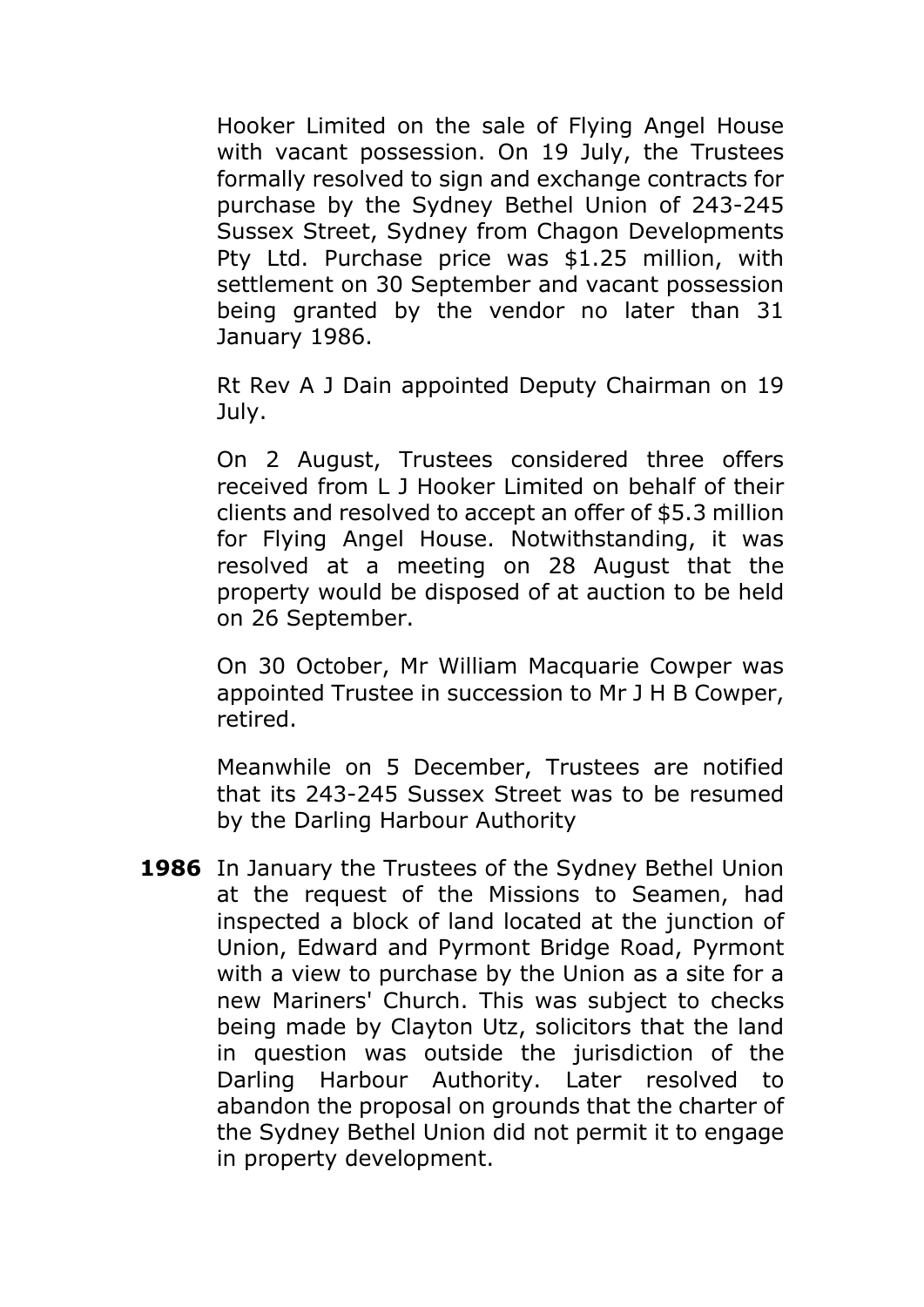In January the Trustees of the Sydney Bethel Union at the request of the Missions to Seamen, had inspected a block of land located at the junction of Union, Edward and Pyrmont Bridge Road, Pyrmont with a view to purchase by the Union as a site for a new Mariners' Church. This was subject to checks being made by Clayton Utz, solicitors that the land in question was outside the jurisdiction of the Darling Harbour Authority. Later resolved to abandon the proposal on grounds that the charter of the Sydney Bethel Union did not permit it to engage in property development.

At a meeting on 26 February, the Trustees resolved to enter into negotiations with the Copeland Group to purchase three units in a development at 61 Union Street, Pyrmont: two units were intended for the use of the Missions to Seamen Sydney and the third as an investment by the Union.

Meanwhile the Trustees gave approval for the temporary occupation by the Missions to Seamen Sydney of space in the Carla Zampatti Building at 439-441 Kent Street, Sydney. On 18 March, the Sydney City Council approved a Development Application for alterations to the Building to render it suitable for the operations of the Missions to Seamen Sydney.

At the same meeting the Trustees approved a donation of \$10,000 to the Merchant Navy War Memorial Fund Limited to assist with restoration of the Merchant Navy and Allied War Services Association Cemetery in the Sydney suburb of Rookwood. Shortly afterwards the Trustees agreed to transfer a further \$50,000 to the Merchant Navy War Memorial Fund Limited for investment by them, the income thereby produced to be used for continued maintenance of the Cemetery.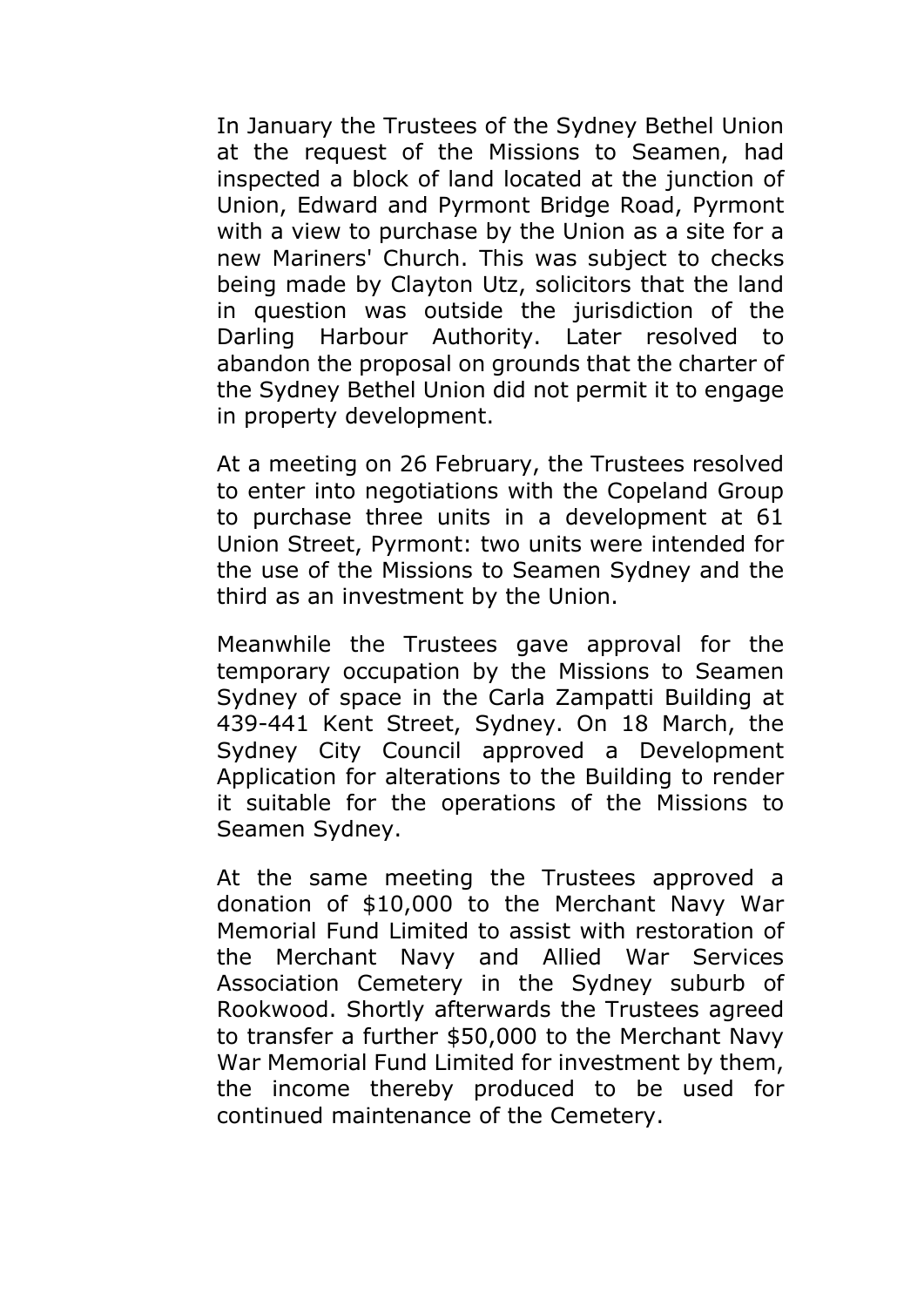On 23 May, the Trustees noted disappointment in the offer of \$50,000 from the Darling Harbour Authority representing costs incurred specifically on the relocation of the Mission from Macquarie Place.

On this date, Mr John Grant Denton and Mr Peter Corsar Anderson were appointed as Trustees following the retirements respectively of Sir Neville Pixley (Chairman) and Rt Rev A J Dain. Mr Denton was elected as Chairman and Mr Clive Goodwin was elected Deputy Chairman.

On 18 June, the Trustees met with representatives of the Missions to Seamen Sydney. The Trustees of the Sydney Bethel Union advised they wish to proceed with negotiations with the Copeland Group to acquire the three units at 61 Union Street, Pyrmont, but on a 'strata title' basis. They further reiterated the decision that the proposed purchase by the Union of the Design Centre at 51 Murray Street, Pyrmont would be a suitable home for the Missions to Seamen Sydney. The representatives of the Mission having retired from the meeting the Trustees resolved to participate at an auction of the design Centre on 19 June. A bid of \$1.8 million was successful and work was commenced by consultants on plans to convert the property for use by the Missions to Seamen Sydney and the preparation of a Development Application. Work also commenced on finding lessees for the portion of the building not required by the Missions to Seamen.

- **1987** Trustees of the Sydney Bethel Union met on 9 April and considered a letter from the Board of the Missions to Seamen Sydney apparently querying the suitability of the Murray Street site for the Missions' purposes. The Trustees replied reiterating their conviction as being 'an ideal location.'
- **1988** On 9 May, the Trustees of the Sydney Bethel Union considered a letter dated 29 April received from the Missions to Seamen Sydney suggesting that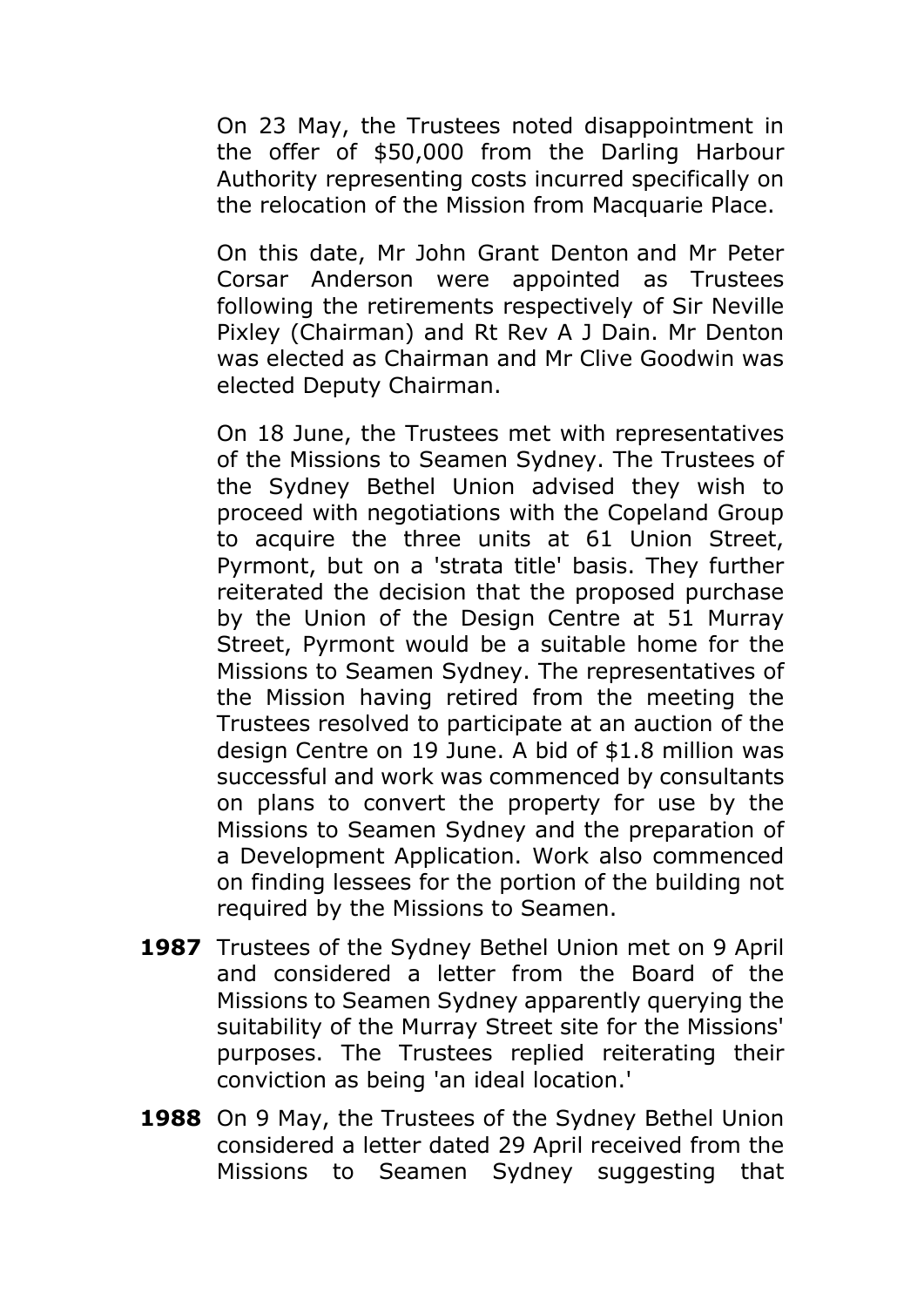consideration be given to purchasing the British Ex-Servicemen's Club at 541 Kent Street for the use of the Missions. The Trustees response was that the Missions had two options - either to move to the Murray Street Pyrmont property after March 1989 or the Missions if it desired a central city location, to identify suitable rental property in that area.

In November, the Missions to Seamen then proposed to the Trustees that they consider leasing a building at 396 Kent Street for use by the Mission for its operations - the proposal was declined by the Trustees as freehold as opposed to rented premises was the preferred option.

On 2 November the Trustees purchased for investment purposes an industrial property located at 79 Gow Street in the Sydney suburb of Petersham.

- **1990** On 15 March the Trustees were advised by the Missions to Seamen Sydney that the auction of a building at 486 Kent Street, Sydney was imminent and recommending the Sydney Bethel Union acquire the property for the use of the Mission. However on 30 November 1990 the Trustees resolved to submit a tender to the NSW Government to acquire a property at 320-324 Sussex Street, Sydney \$2.35 million with settlement to take place on 28 February 1991 and to lease the premises to the Missions to Seamen Sydney. It was expected that space in the building not required by the Mission would be leased out. It was also decided to seek tenants for the space now available in the Murray Street, Pyrmont building arising from the decision to locate the Missions to Seamen Sydney elsewhere.
- **1991** The Trustees of the Sydney Bethel Union expressed concern at the rising costs of operating the Missions to Seamen Sydney and indicated the then current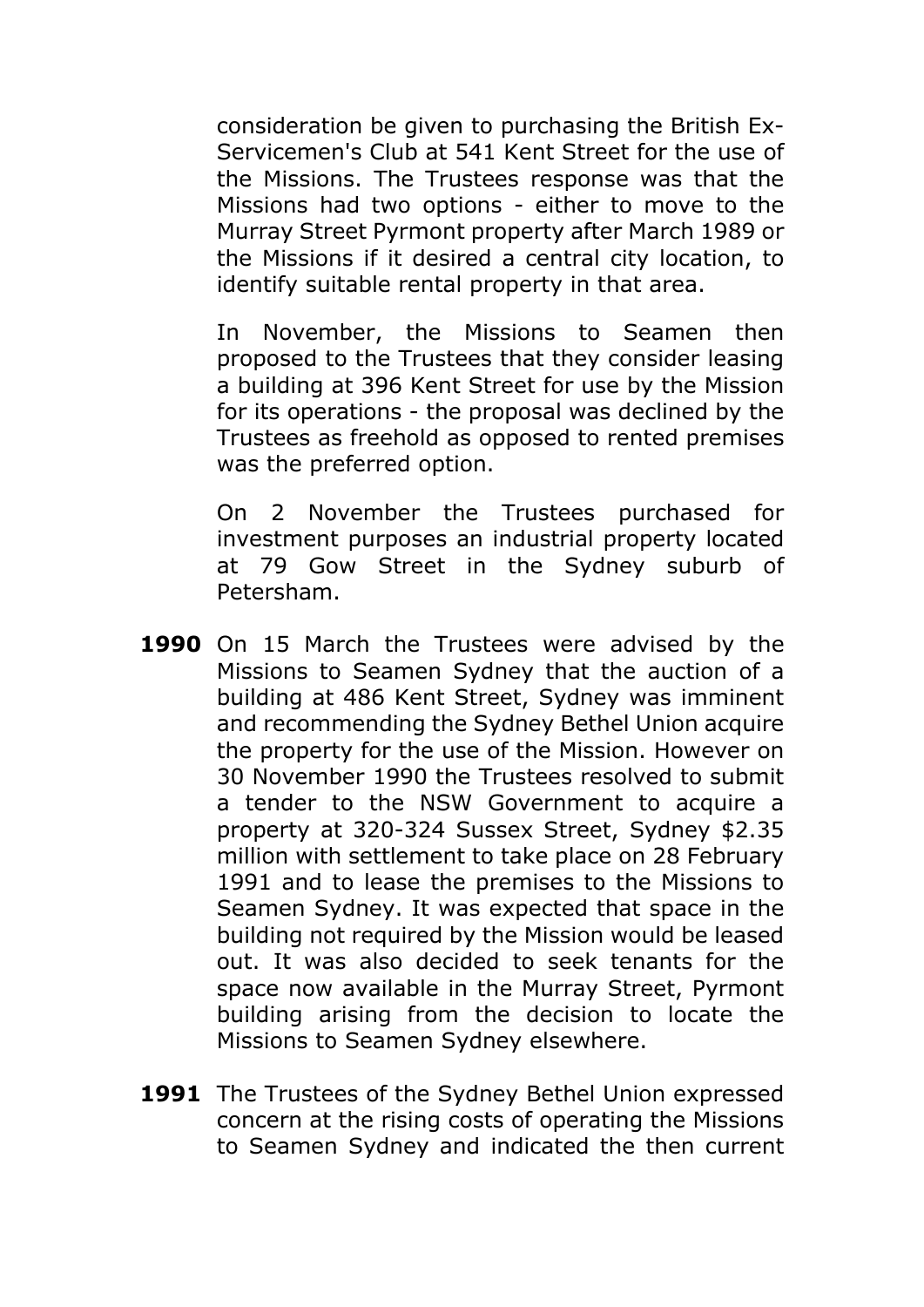level of funding of the Mission by the Trust could not be sustained.

**1993** After completion of the necessary alterations to render it suitable for the operations, The Missions to Seamen Sydney's new premises named Flying Angel House at 320-332 Sussex Street, Sydney officially opened by the Governor of NSW, Rear Admiral Peter Sinclair AC RAN (Rtd) on 20 June.

> An approach to the Trustees of The Sydney Bethel Union by the Chaplain of the Missions to Seamen at Port Kembla, NSW South of Sydney was declined as being outside the Trust's charter.

- **1995** Mr Graham Lightfoot appointed a Trustee replacing Mr W M Cowper, retired.
- **1998** Mr Stan Moriarty succeeded Mr John Pringle as Secretary to the Trustees of the Sydney Bethel Union on 5 February.
- **1999** Trustees of the Sydney Bethel Union in February held an informal meeting with the Chairman and Senior Chaplain of the Mission to Seamen NSW and board members of the Sydney Sailors' Home to discuss possible funding by the Sydney Sailors' Home of some of the Missions' activities.
- **2000** Her Royal Highness The Princess Royal, world President of the Missions to Seamen, visited the Mission's premises in Sydney.

Trustees of the Sydney Bethel Union resolved on 12 September to seek legal assistance in drafting an updated constitution.

**2002** The name of the Mission to Seamen worldwide was changed to 'Mission to Seafarers'.

> *The Sydney Bethel Union Extension Amendment Act 2002* was enacted by Parliament, thereby enabling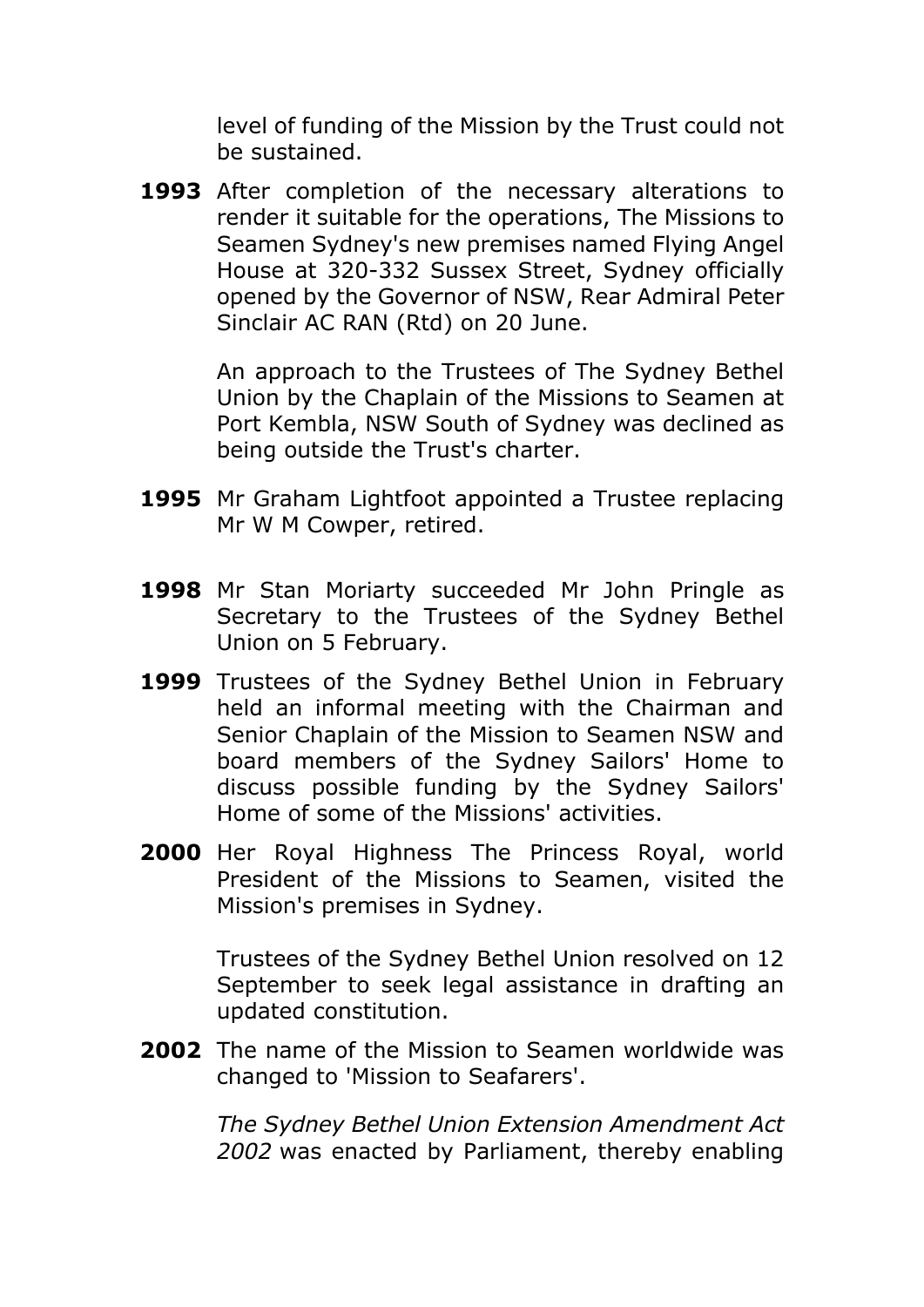the Trust to extend its support for seafarers' charitable interests beyond the port of Sydney.

A one-off grant was approved for the Mission to Seafarers at Newcastle NSW.

Mr J G Denton retired as Chairman of Trustees on 17 September and was replaced by Mr Peter Lovell. Mr L G Lightfoot was elected as Chairman.

**2003** Mr P C Anderson, Trustee, died in office on 29 December.

Appointment of professional financial advisers.

**2004** Mr David L P Field appointed a Trustee in succession to the late Mr P C Anderson.

> Sydney Bethel Union sells its property at 51-53 Murray Street, Pyrmont NSW with proceeds added to the Union's investment portfolio.

> The Trustees on 28 September resolved to make an initial annual grant to the Mission to Seafarers at Port Kembla, such payment being consistent with the Trustees' expanded discretion under the 2002 legislation to pursue its aims beyond the port of Sydney.

> At the same meeting, the Trustees noted that the Australian Mariners Welfare Society (formerly the Sydney Sailors' Home) was now in position to provide financial assistance on a needs basis to assist missions around the Australian coast.

> In December, the Trustees approved an increase to the annual grant to the Mission to Seafarers, Sydney to assist in contributing to the costs faced by the Mission in establishing a presence at the new Sydney Seafarers' Centre at Port Botany.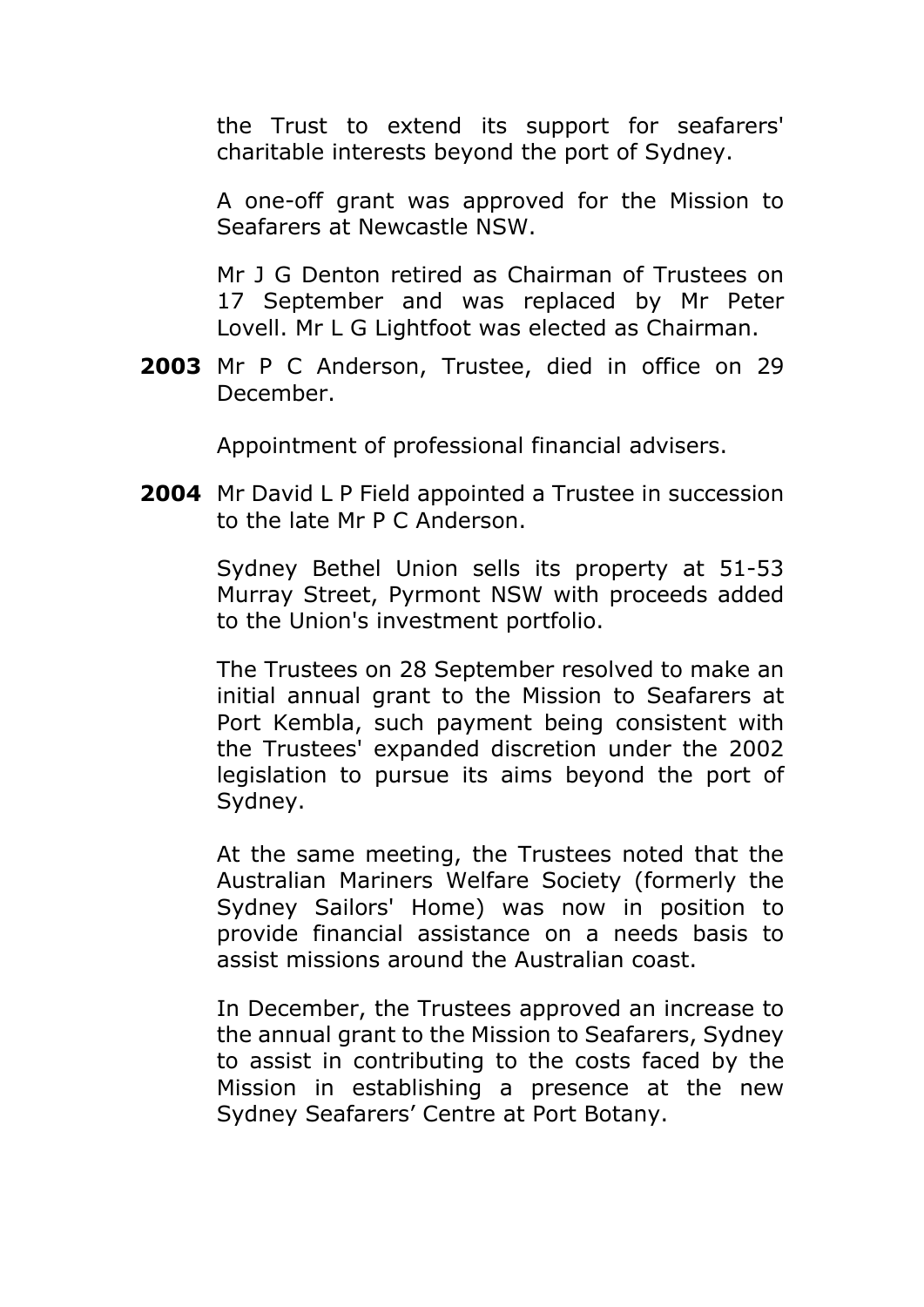Discussions were held with St Andrew's Cathedral, Sydney and the Mission to Seafarers, Sydney with a view to the Cathedral being granted 'ad hoc' complimentary use until the end of the year of the presently unused space on the upper floor of Flying Angel House.

Advice was received from the Australian Taxation Office confirming that The Sydney Bethel Union is deemed a charitable institution and was entitled to endorsement for the tax concessions of income tax exemption and GST concessions and in a subsequent letter from the ATO it was confirmed that these concessions applied from 1 July 2000 and 1 July 2005 respectively.

**2005** A grant was made to Mission to Seafarers, Newcastle.

> Advice was received from the Office of State Revenue advising that The Sydney Bethel Union was exempt from land tax in terms of Section 10(1)(d) of the Land Tax Management Act.

**2006** The Sydney Bethel Union sells its investment property at 79 Gow Street Padstow NSW with proceeds added to the Union's investment portfolio.

> On 17 November, a special grant was made to the Mission to Seafarers, Newcastle to relieve budgetary stress.

> Some difficulties reported earlier by the Mission to Seafarers in accessing vessels to minister to ships' crews because of heightened port security restrictions have been largely overcome.

> Noted the decline in financial support from shipping companies, partly because of recent mergers of some international shipping interests.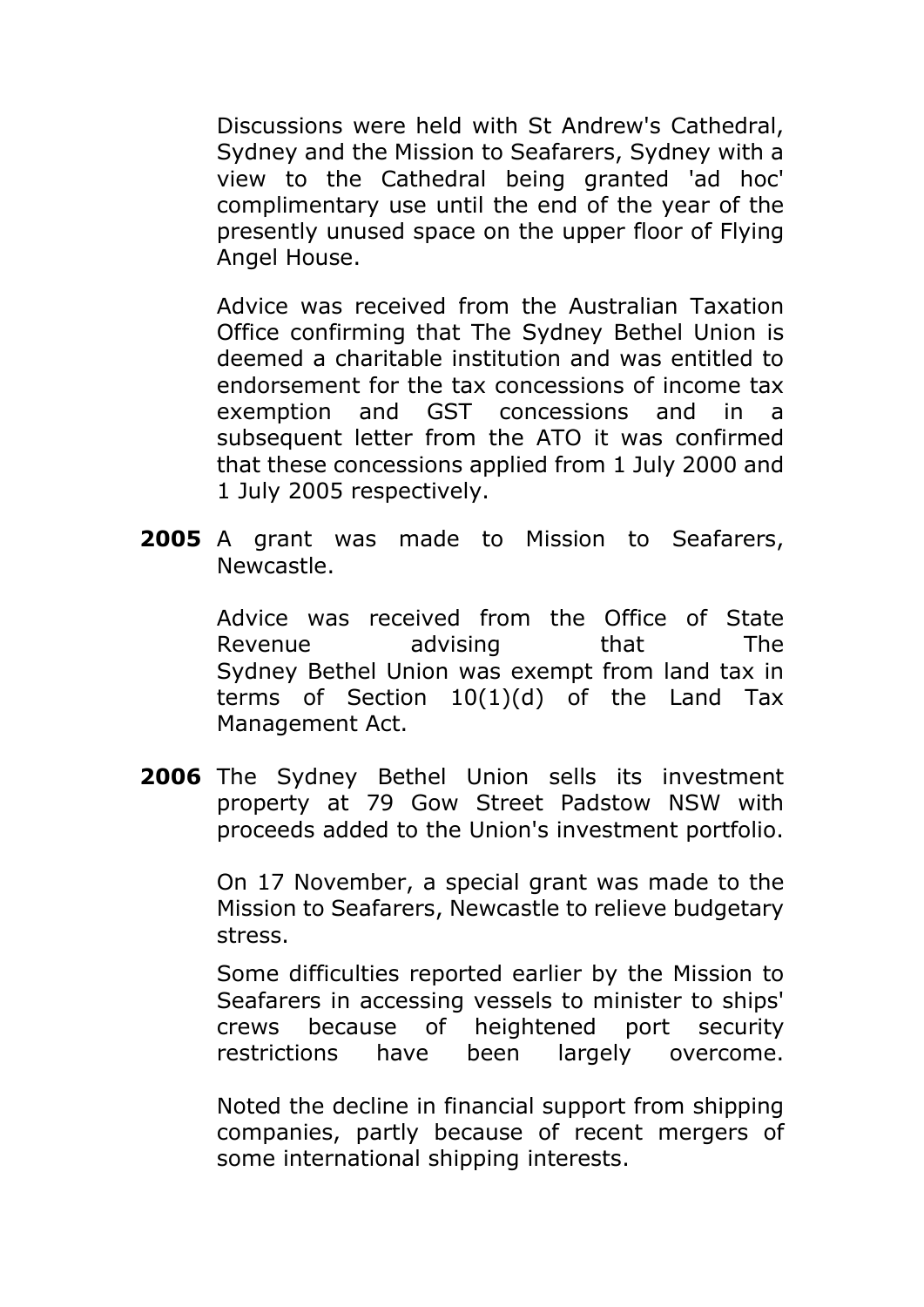**2007** A Special Purpose Grant Scheme was established to cater for one-off projects that were seen to be consistent with the objectives of The Sydney Bethel Union.

> Trustees committed to a substantial increase in the annual grant to the Mission to Seafarers, Port Kembla, recognising the anticipated increase in shipping activity in the port.

**2008** The Trustees were contacted by the Sydney Harbour Foreshore Authority (SHFA) who were seeking the recovery of the stained glass windows formerly located in the Mariners Church at 100 George Street which had been built in 1859 and which it was proposed now be returned to that location. These windows were currently in the Mariners' Chapel at Flying Angel House and were a significant feature of the Chapel. Discussions with SHFA were continuing.

> On 11 March the Trustees received a report on the current operations of the Mission to Seafarers, Newcastle. The report was considered in light of changes currently occurring in the shipping industry generally. The Trustees were of the view that there was a need for a bus service that could take seafarers to a compact, redeveloped Newcastle Mission near the town centre equipped with a chapel, bank of computers, telephone booths, shops, reading area and a few club-like facilities.

- **2009** The Sydney Bethel Union received the inaugural Seafarer Welfare Award presented at the 14th Annual Lloyd's List DCN Australian Shipping and Transport Awards.
- **2010** The Trustees' meeting on 16 March identified its possible options in regard to the future of Flying Angel House in Sussex Street, Sydney as it was apparent that it contained more space than was required for current Mission to Seafarers operations. Moreover, the building was becoming increasingly expensive to maintain. These available options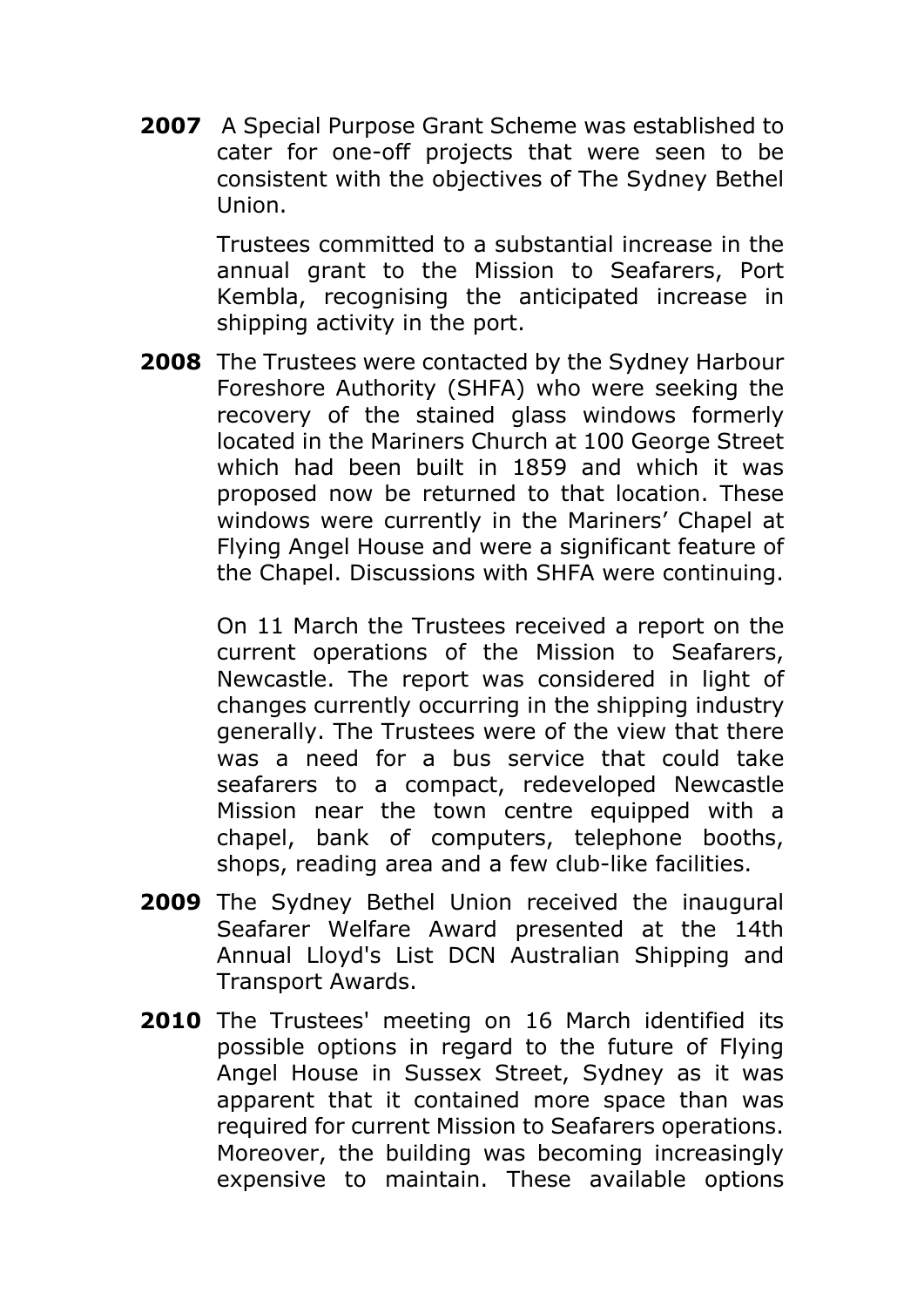included selling the property, renting out the unused upper floor or converting the property to strata title status and then selling that floor. It was resolved to seek professional advice in evaluating each of these alternatives. At a meeting of Trustees on 30 September, APP Corporation, the consultants retained to advise them in this regard, were given a formal briefing as to the guidance Trustees were seeking.

The Trustees approved an increase in the grant to the Mission to Seafarers at Port Kembla to assist with funding the eventual appointment of a full-time chaplain at the station.

On 14 December the Trustees approved a grant to assist the Mission to Seafarers in establishing a presence in the NSW South coast port of Eden.

At this meeting the Trustees received a comprehensive report from the consultants engaged to advise them regarding the various options for the future management of Flying Angel House in Sussex Street, Sydney. At that stage it appeared the most advantageous course of action would be to sell the property.

**2011** After a meeting held on 17 February, the Trustees met with the Senior Chaplain and other representatives of the Mission to Seafarers, Sydney to consider all available options in regard to the future of the Mission's Sussex Street, Sydney premises. Subsequently, it was formally resolved by the Trustees to dispose of the property, initially calling for 'expressions of interest' from potential buyers.

> The Mission to Seafarers, Sydney received the Seafarer Welfare Award presented at the 16th Annual Lloyd's List DCN Australian Shipping and Transport Awards.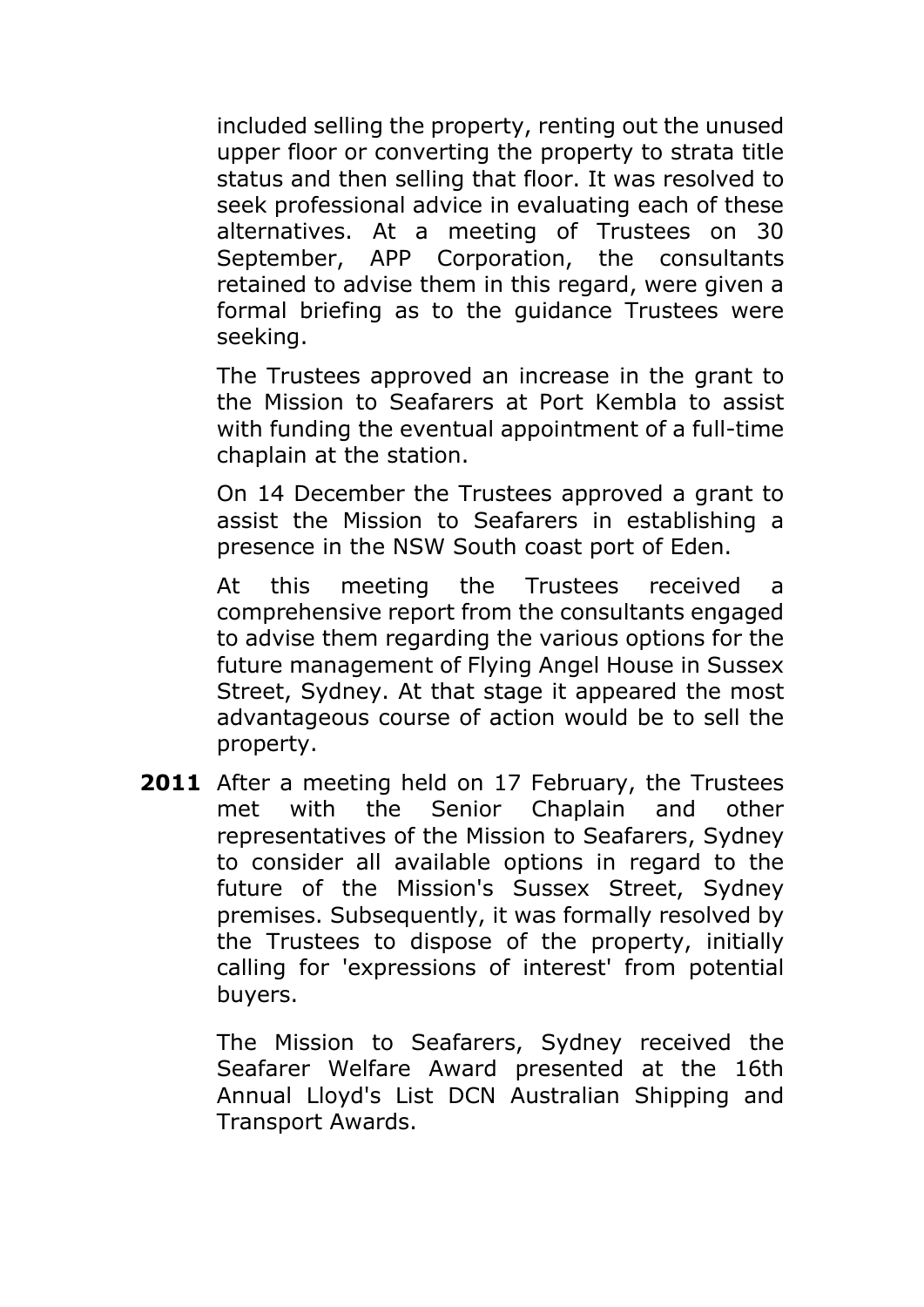On 18 October and after full consultation with the Mission to Seafarers' the Sussex Street Sydney premises were sold. The building being leased back until June 2012 while a more compact property was found.

**2012** New premises for the Mission to Seafarers Sydney at Bond Store 2, 24 Hickson Road Walsh Bay were purchased on 30 April by the Sydney Bethel Union. A major refit of these premises was completed in December.

> Mr Graham Lightfoot, chairman of The Sydney Bethel Union, was appointed a Member in the General Division of the Order of Australia on 11 June.

**2013** On 21 July a hallowing service was held for the Mission to Seafarers Newcastle refurbished premises at Hannell Street, Wickham. The ground floor of the premises had previously been leased to a school, but it was decided not to renew the lease and move the mission's activities down stairs. With assistance of volunteers, local trades people and a new ceiling funded by The Sydney Bethel Union the downstairs area was transformed to a functional seafarers' centre with computer facilities, games area and shop.

> The Mission to Seafarers Sydney's new premises at 24 Hickson Road Walsh Bay was officially opened on 25 September by Her Excellency the Governor of NSW, Professor Marie Bashir AC, CVO.

Mr. David LP Field resigned as a trustee.

- **2014** Mr Llew C Russell AM appointed a trustee Mr L Graham Lightfoot resigned as Chairman. Mr Clive B Goodwin appointed Chairman Mr Peter HT Lovell appointed Deputy Chairman
- **2018** On 14/11/2018 an amendment to the Sydney Bethel Union Extension Act 1908 received assent that